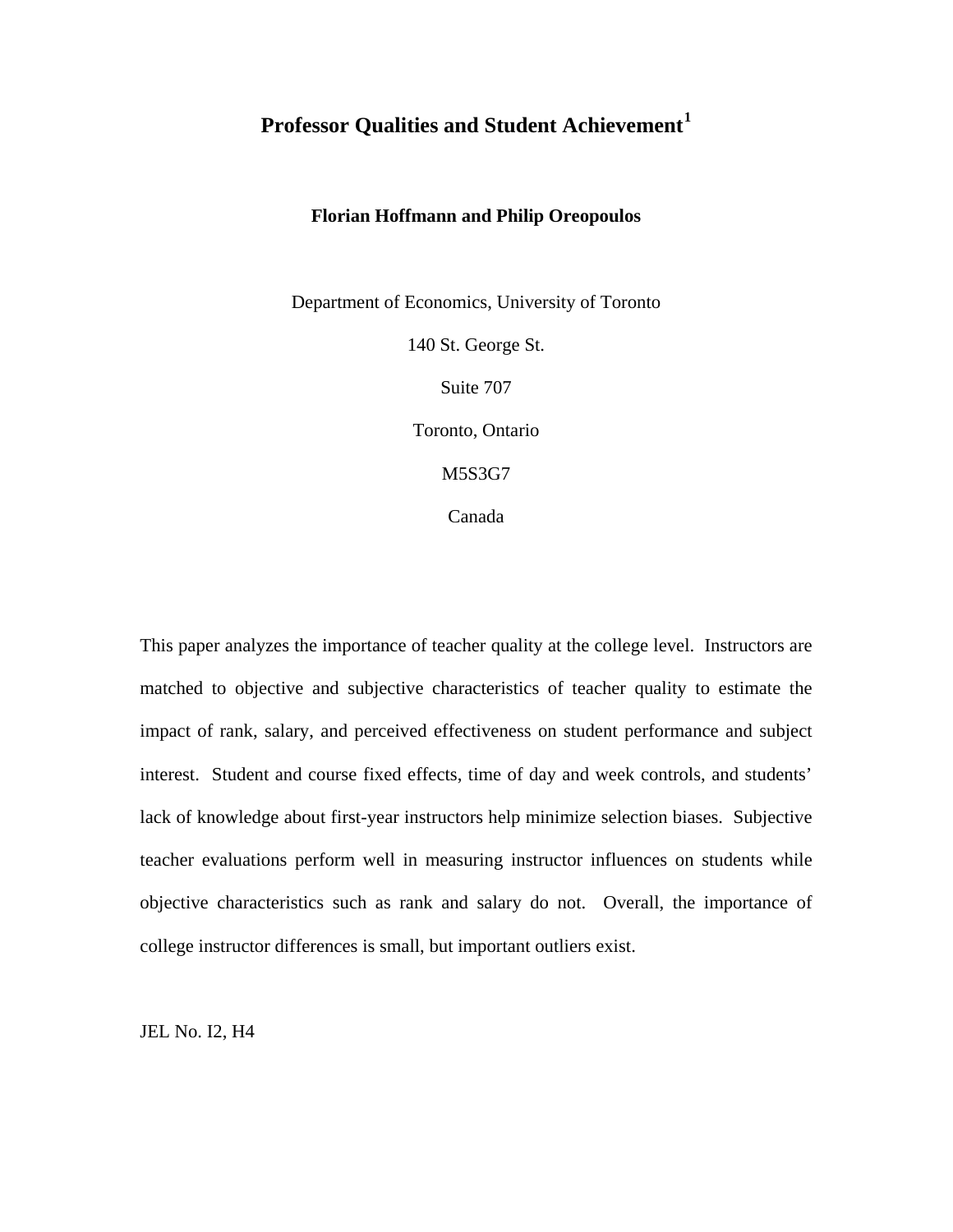# **I. Introduction**

Universities and colleges emphasize teaching as the most important determinant to a student's academic experience and successful transition into the labor force. Yet administrators often have difficulty identifying and cultivating specific characteristics related to teacher effectiveness. Most colleges rely on summary statistics of student evaluations to assess teacher quality. Faculty opinion on the reliability of these measures ranges from 'reliable, valid, and useful' to 'unreliable, invalid, and useless' (Wachtel, 1998). Administrators also wonder whether part-time or non-tenured faculty that focus exclusively on teaching are as effective as or more effective than tenured faculty in fostering student performance, and whether teaching effectiveness improves with experience. This paper contributes to this literature by applying recent advances in the area of teacher quality research to the college level. Administrative data of instructors are matched to objective and subjective characteristics of teacher quality to analyze the extent to which teaching matters to students' academic achievement and course selection, and whether observable teacher characteristics can predict these outcomes.

At the primary and secondary school level, the literature on the effects of teacher quality and its measurement is extensive. Starting with the Coleman report in 1966, many have argued that teacher quality matters little and that families and peers are far more important in determining test score and education attainment outcomes. Coleman found little evidence that primary or secondary teachers' subject expertise (measured by test scores and college performance), completion of advanced degrees, or experience relate to students' subsequent performance. Several more recent meta-analyses, however,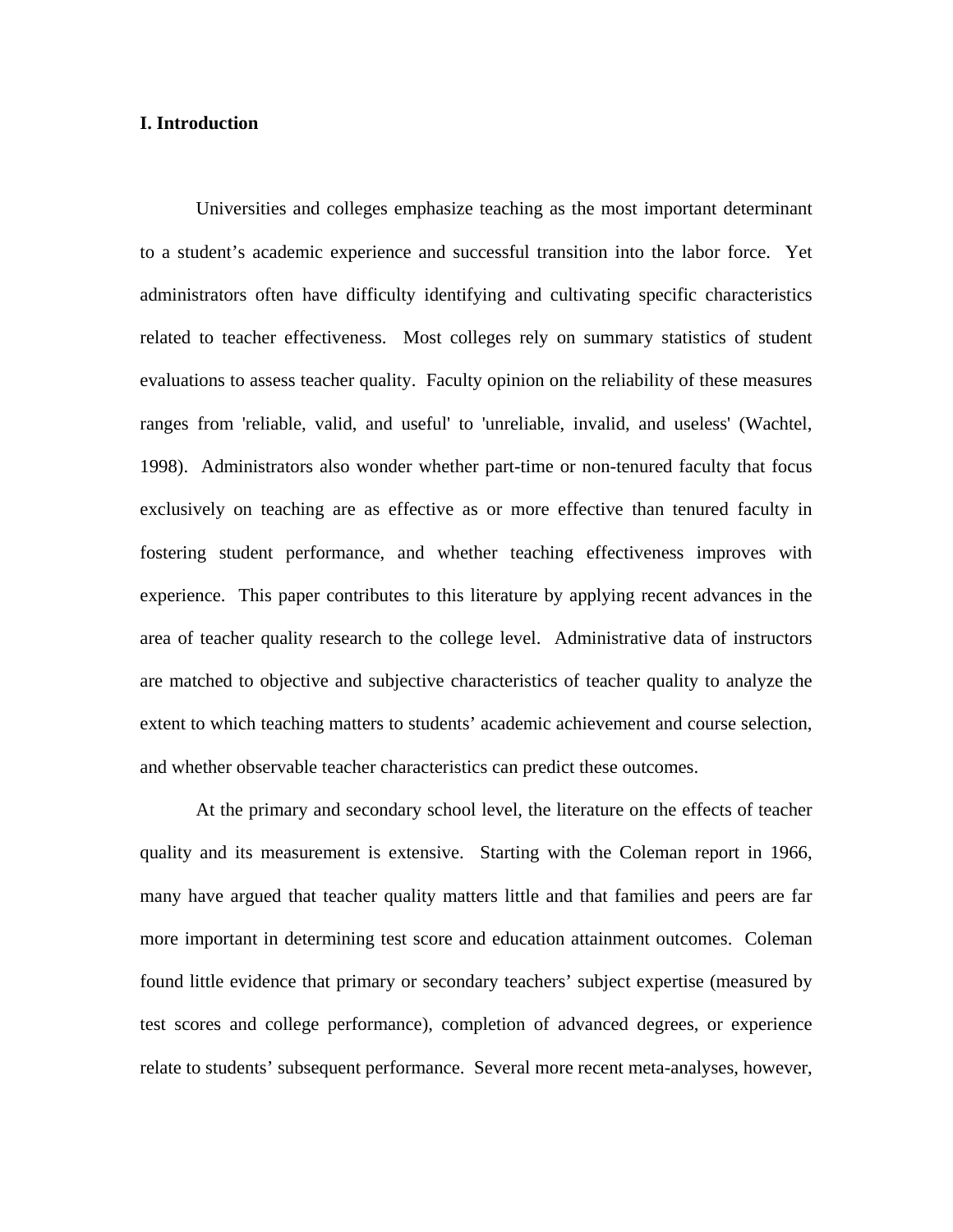suggest that teacher quality does in fact lead to higher test scores, but the mixed conclusions across studies may indicate that the size of the influence may depend on the circumstance (Hedges et al., 1994). Studies that examine the relationship between teacher quality and longer-run outcomes, such as earnings, find more consistent evidence that teacher quality matters (e.g. Card and Krueger, 1992, 1996). Rivkin, Hanushek and Kain (2005) also point out that teacher quality may differ in many ways not captured by observable qualifications or experience. Test score improvement differs substantially for students with different teachers, but in the same school and grade. Rivkin, Hanushek and Kain conclude that although explanations for these differences are not readily captured by common measures of teacher quality, they nevertheless indicate teachers play an influential role. Consistent with this hypothesis, Jacob and Lefgren (2005) find that principal evaluations of the best and worst primary school teachers predict future student achievement significantly better than measures of teacher experience, education, and actual compensation.

 Research about the connection between teacher quality and student outcomes at the post-secondary level is virtually non-existent. A few studies focus on the effect of particular types of graduate assistants, but these studies rely on relatively small samples and do not have much information on student background. For example, Borjas (2000) analyzes the impact of foreign teaching assistants on economics students' performances at Harvard. More recently, Ehrenberg and Ziang (2005) examine the effects of adjuncts (part-time faculty) on student dropout rates using institutional-level data from a sample of U.S. universities. They find a negative relationship between student persistence and adjunct usage, although they cannot rule out this could be driven by the tendency for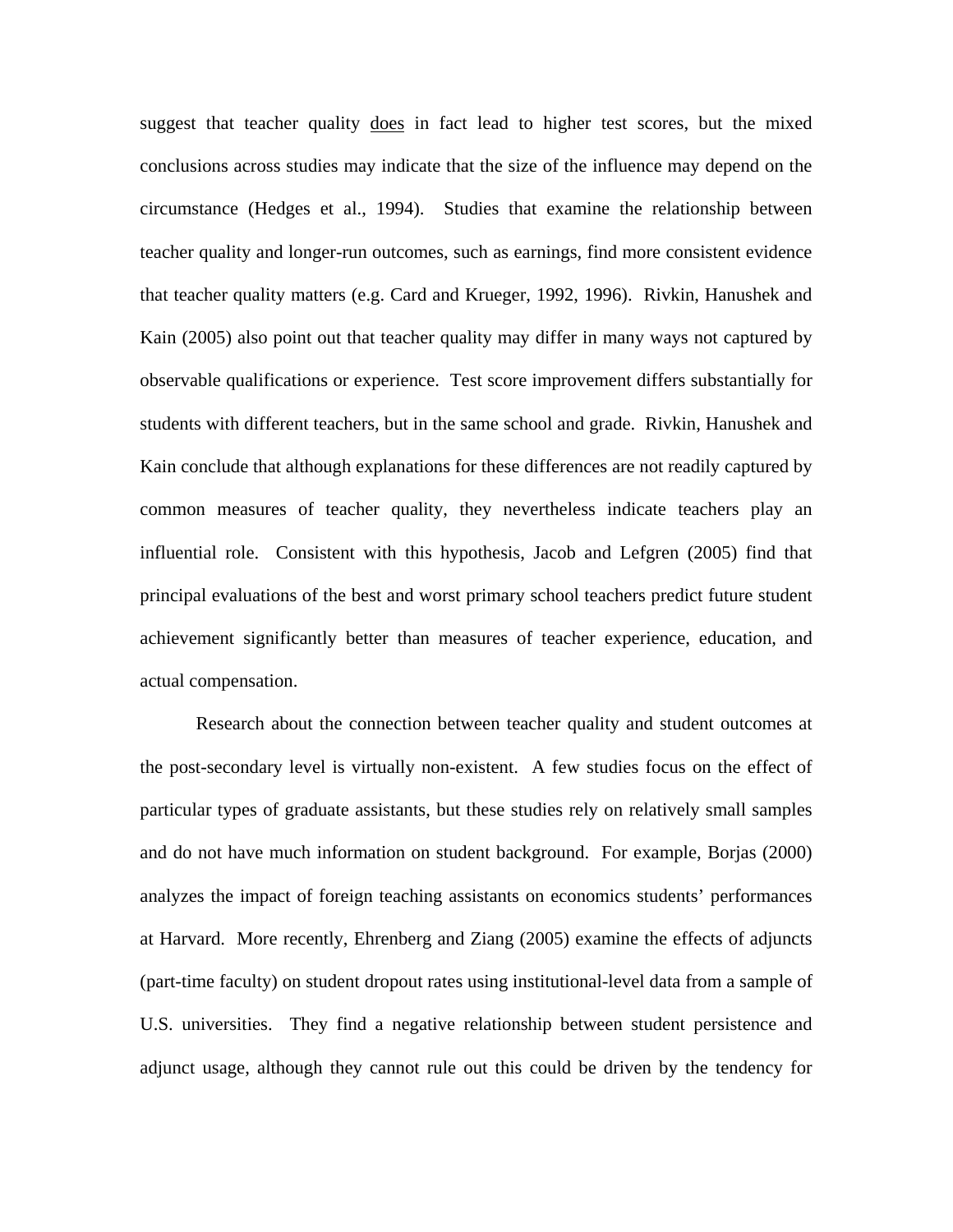schools with higher proportion of adjuncts to also be more likely to have students on the margin of dropping out. The most closely related research to this paper's is by Bettinger and Long (2004, 2005), who use an administrative dataset of public four-year universities in Ohio to estimate the effects of being taught by an adjunct professor on course selection and completion. Using year-to-year and class-to-class variation in first year instructors they conclude that adjuncts have very small positive effects on students picking similar subject courses in subsequent years (relative to full-time faculty), but adversely increase the likelihood that students dropout in the second year.

 This paper contributes to the literature about the importance of teacher quality in several ways. It focuses on the effects of teacher quality at the college level. Previous studies usually look at grade-school teachers or measure teacher quality from basic instructor characteristics, such as experience, salary, and career status. Our paper uses both objective and subjective measures of teacher quality. We estimate average effects from ending up with a first year college instructor who is an adjunct professor paid parttime to teach, a lecturer paid full-time to teach, a tenure-track or a tenured professor. We also estimate effects from ending up with an instructor that is highly paid, or that tends to rank high or low in student responses to teacher evaluations. Including teacher evaluations in our analysis allows us to explore Rivkin et al.'s suggestion that observable instructor differences do not correlate with student achievement because they do not correlate with other, less tangible, measures of teacher quality that matter. Our identification strategy also differs from earlier studies. First-year college students take many courses taught by a variety of instructors, and many end up with different instructors teaching the same course because of differences in timetables scheduling or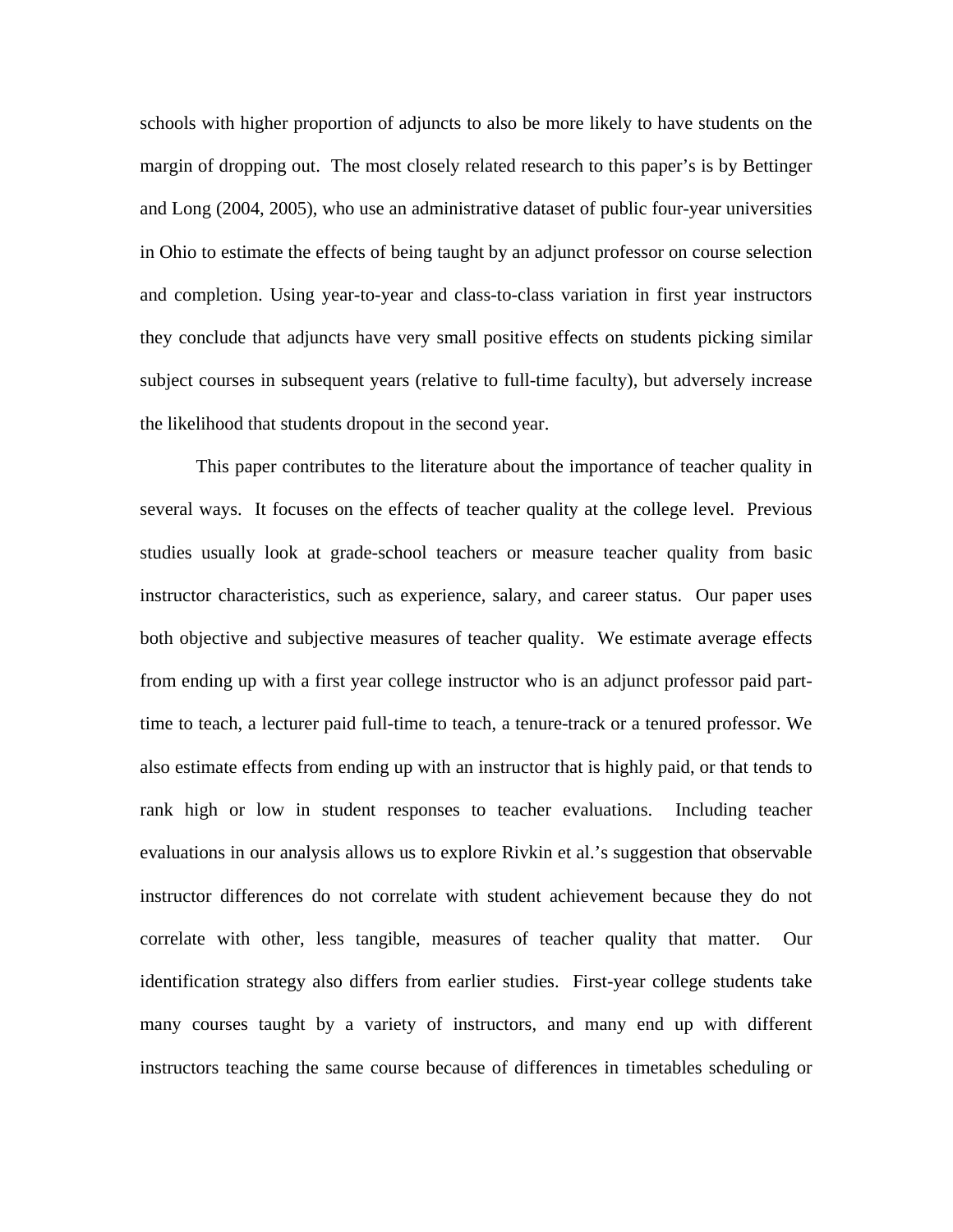because of year-to-year instructor changes. This set-up facilitates the use of course and student fixed effects so that we can estimate whether differences across a student's first year instructors correlate with differences in her corresponding course or subject-related academic achievement. We also estimate the extent to which instructor differences matter at all and whether reasons for these differences are observed or unobserved. Similar to previous studies at the primary and secondary school level, we do this by estimating the variance in instructor fixed effects on academic achievement.

 Using administrative data from a large Canadian university between 1996 and 2005, our findings suggest that whether an instructor teaches full-time or part-time, does research, has tenure, or is highly paid has virtually no influence on a college student's likelihood of dropping a course or taking more subsequent courses in the same subject. Interestingly, these traits are also uncorrelated with an instructor's perceived effectiveness (evaluated by students at the end of a course and averaged over ten years). Subjective teacher evaluations perform better in reflecting an instructor's influence on students compared to objective characteristics such as rank and salary. This influence, however, is smaller than that implied of elementary and secondary school teachers in earlier research. A one standard deviation increase in an instructor's perceived effectiveness increases standardized test scores by about 5 percent of its standard deviation (compared to a course dropout rate of 9 percent). The same increase in perceived effectiveness is also associated with a 1.3 percentage point increase in the course completion rate and a small increase in the number of same-subject courses taken in later years. The effects are similar among males and females, science and non-science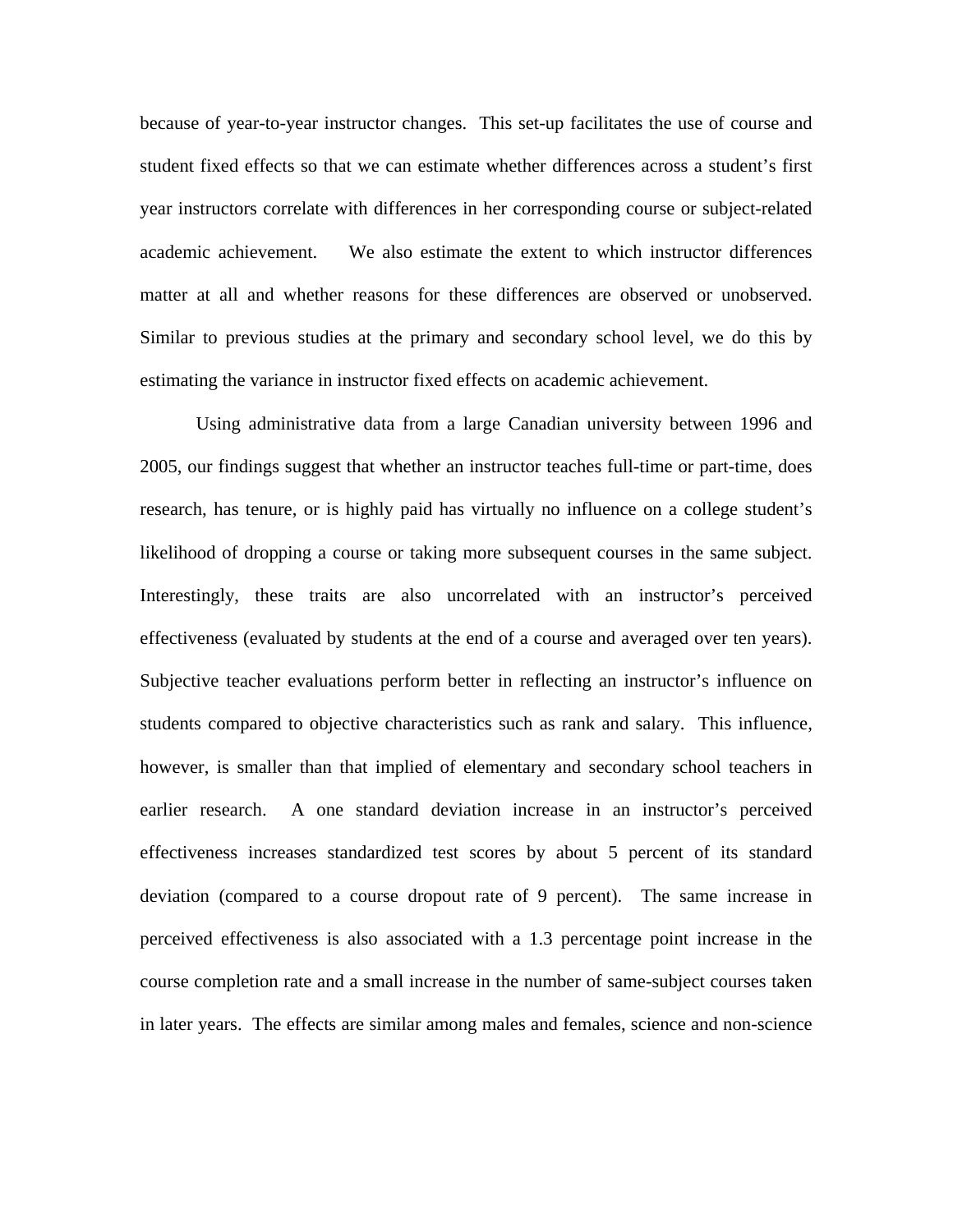majors, but they are notably more pronounced among students with relatively poor high school grades.

## **II. Data**

 The study uses student and instructor administrative data from a large Canadian university. The data cover the Fall and Winter school year periods between 1996 and 2005. We focus on the 32,666 students that entered into a full-time undergraduate Arts and Science program, and were 17 to 20 years old on September 1 in the year of entry. Full-time status means that all students were initially enrolled in courses offering credits that sum to at least 3.5.

The first set of columns in Table 1 displays descriptive statistics for our population of first-year students. The means are typical for undergraduate students in Canada. Age at entry is 18.6, a majority of students that enrol are female, and high school grade averages are tightly distributed around the mean of about 85 percent. Annual Fall registration status shows that about 10 percent of our first-year students in our sample did not continue to register into the Fall of their second year of the program. The graduation rate among those who started before 2000 was 78 percent. One-third of all students report a mother tongue other than English or French, and 10 percent are of Asian citizenship. Program at entry is almost evenly split between Science, Social Science, and undeclared.

Course selection is concentrated among large first year introductory classes. The 47 largest courses, with average annual enrolment sizes of 200 or more, make up 78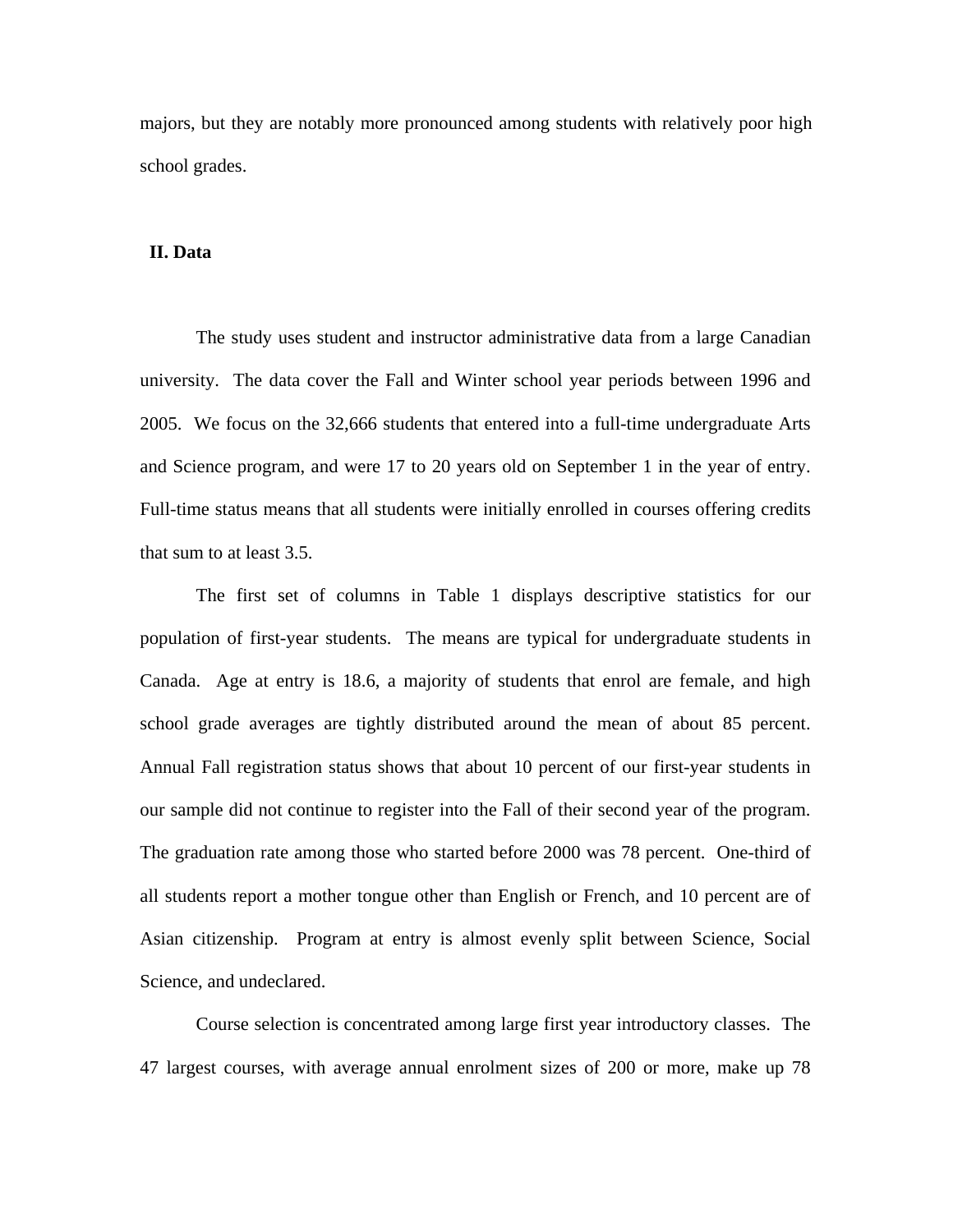percent of a student's curriculum, on average. We focus our main analysis on these core courses to minimize variation in student background characteristics across classes, to help ensure that the main results are not driven by particularly small or upper year courses, and to reduce computational time of the estimates. Since we include course and year fixed effects in our analysis (or, in an alternative specification, course by year fixed effects) these multi-section courses are our major source of identification, even when using a sample with all courses. Column 2 of Table 1 lists these courses and their characteristics. The main results remain virtually unchanged when including all classes.

 Instructor evaluations are taken near the end of a semester in each class. The form is anonymous and identical across all Arts and Science courses. The question that this university uses most often for tenure decisions and teaching reviews is the perceived effectiveness question: "All things considered, this instructor performs effectively as a university teacher". The effectiveness question is on a 7 point scale, ranging from 1 (extremely poor) to 7 (outstanding). We use the mean evaluation across all classes for each instructor.<sup>[2](#page-22-1)</sup> Students linked to classes associated with different instructor quality measures must have different instructors. Across 1,844 first year instructors, the 'mean of the classroom mean' for effective overall, is 5.6, with a standard deviation of .60. The  $25<sup>th</sup>$  percentile instructor and the 75<sup>th</sup> percentile instructors differ by almost exactly two standard deviations (5.2 versus 6.2). We also consider alternative measures of instructor quality, including the fraction of students giving an instructor very poor ratings (1 or 2) or very high ratings (7), the fraction of enrolled students that attended class on the day the evaluations were taken, and the fraction of students who agree with, "Considering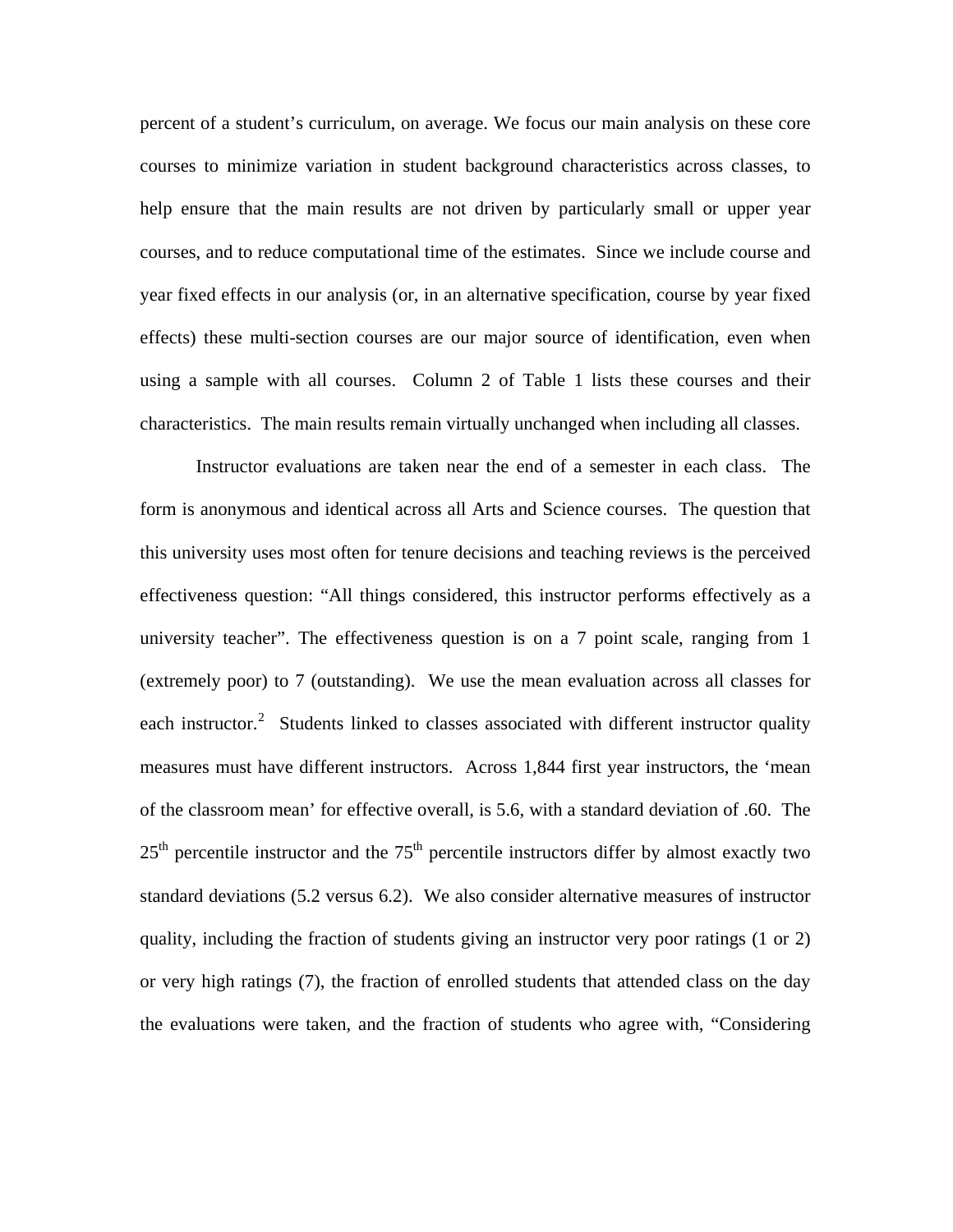your experience with this course, and disregarding your need for it to meet program or degree requirements, would you still have taken this course?".

 We use historical university course calendars to match an instructor's name to his or her corresponding rank. We use an instructor's most frequent position over the nine year period to create an indicator variable for 1) whether an instructor is a lecturer, employed full-time primarily to teach (31 percent), 2) whether an instructor is an assistant or associate professor, employed full-time and expected to do research (18 percent), 3) whether an instructor is a full professor, with tenure (27 percent), or 4) whether an instructor falls into an other category (24 percent). We call this category 'part-time' because it mostly includes graduate students and adjunct professors. In addition to information about instructor position, this university also publicly discloses annual earnings for employees paid more than \$100,000. We use this data to create a variable (called 'top salary') to indicate what years an instructor earned \$100,000 or more, calculated in 2006 real Canadian dollars using Statistics Canada's Consumer Price Index. $3$ 

 Column 4 of Table 1 shows outcome data categorized by student and first year class. This is our baseline dataset used in the analysis. Most classes taken in the freshman year last two semesters and are worth 1 credit. About 15 percent of courses are Fall semester courses and another 15 percent are Winter courses, worth .5 credits. Students take, on average, 4.5 course credits. As students specialize in higher years, the average number of upper year courses in the same subject as the first year course declines, while the standard deviation increases.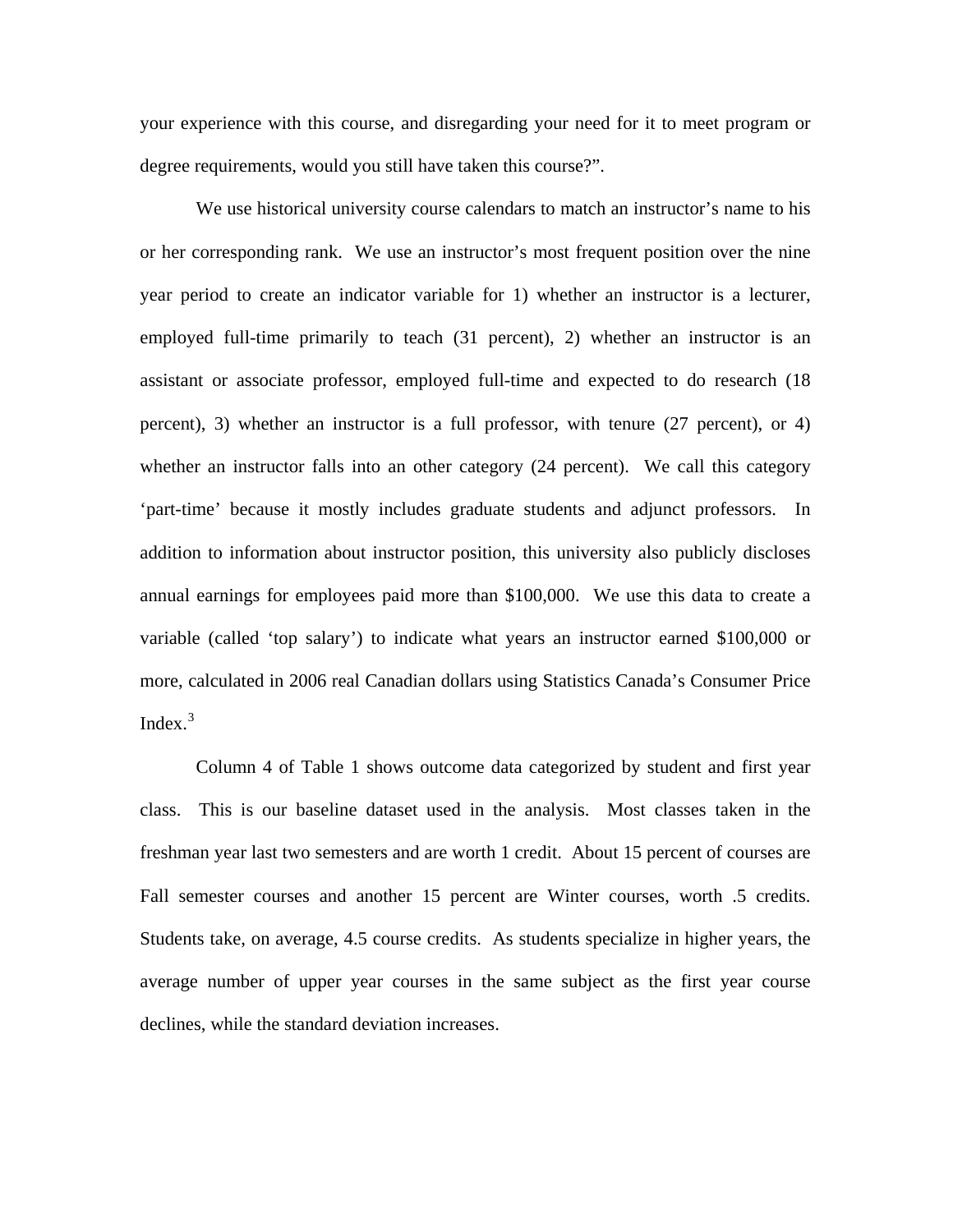Unlike standardized test scores often used in primary and secondary teacher quality studies, college course grades as outcomes are problematic because they may be adjusted by the instructor to normalize across classes or even to encourage better teacher evaluations. Fortunately, several courses use identical tests or assignments across classes. We include results using students enrolled in these courses with different instructors. We also focus on outcomes for whether a student drops a course early (between the first day and the end of the first month), late (between the end of the first month and the last day), and the total number of subsequent courses taken in the same subject as the first year course.

#### **III. Instructor Value Added**

 To asses the overall importance of instructor differences, we estimate and compare instructor fixed effects. Consider, for example, a standardized outcome of interest,  $y_{ikps}$ , with mean zero, for student *i*, in course *k*, in year *t*, with instructor (professor)  $p$ , in class  $s$ . We can decompose  $y_{iktps}$  by the following:

$$
(1) \t yiktps = \delta_p + \delta_k + \delta_t + \deltaiktps
$$

where  $\delta_k$  is a course specific effect,  $\delta_t$  is a year specific effect, and  $\delta_{ikps}$  reflects student specific effects and effects other than instructor, course, or time.

The instructor fixed effect,  $\delta_p$ , captures the expected increase or decrease in a student's outcome from attending a class with a particular instructor, relative to the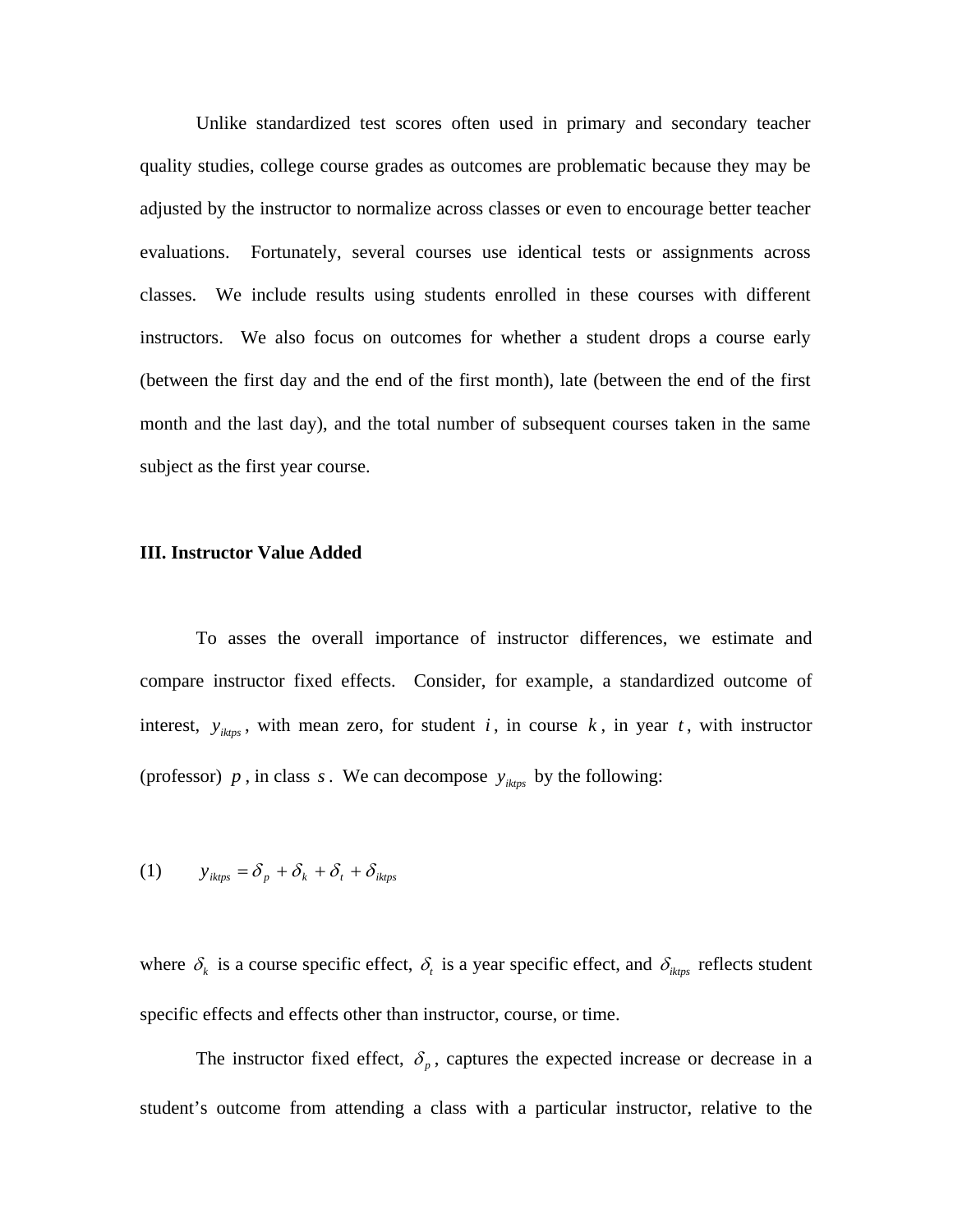course mean. This effect is also sometimes referred to as an instructor's value added. The value-added standard deviation indicates the extent to which any teacher differences matter in determining student performance, whether observed or not. A zero standard deviation implies that it makes no difference, on average, to a student's performance which teacher she is assigned to.

Measurement error that arises from estimating instructor fixed effects makes value added comparisons difficult. A number of approaches have been adopted to address measurement error that focus on estimating value added variance rather than value added for each instructor. We adopt an approach similar to Kane, Rockoff, and Staiger (2006), who look at the year-to-year teacher covariances in mean student test scores across classes, schools, and time at the primary and secondary school level. For each course, the covariance between two students with the same instructor but in different classes is:

(2) 
$$
C(y_{i=1,k,t,p,s=1}, y_{i \neq 1,k,t,p,s\neq 1}) = V(\delta_p) + 2C(\delta_p, \delta_{ik\, p,s}).
$$

If students take classes independently of who teaches (so that  $C(\delta_p, \delta_{iktns}) = 0$ ), the covariance across classes measures the permanent value added variance,  $V(\delta_n)$ . Otherwise, the covariance is an upper bound estimate of this variance. Matching students taught by same instructors but in different classes helps avoid bias from selective classroom sorting due to friends wanting to be in same classes with other friends, or students in similar programs ending up in similar classes.<sup>[4](#page-23-0)</sup>

We follow the covariance estimation procedure used by Solon and Page (2003). Let  $y'_{ikips}$  be the residual from regressing  $y_{ikips}$  on course and year fixed effects or course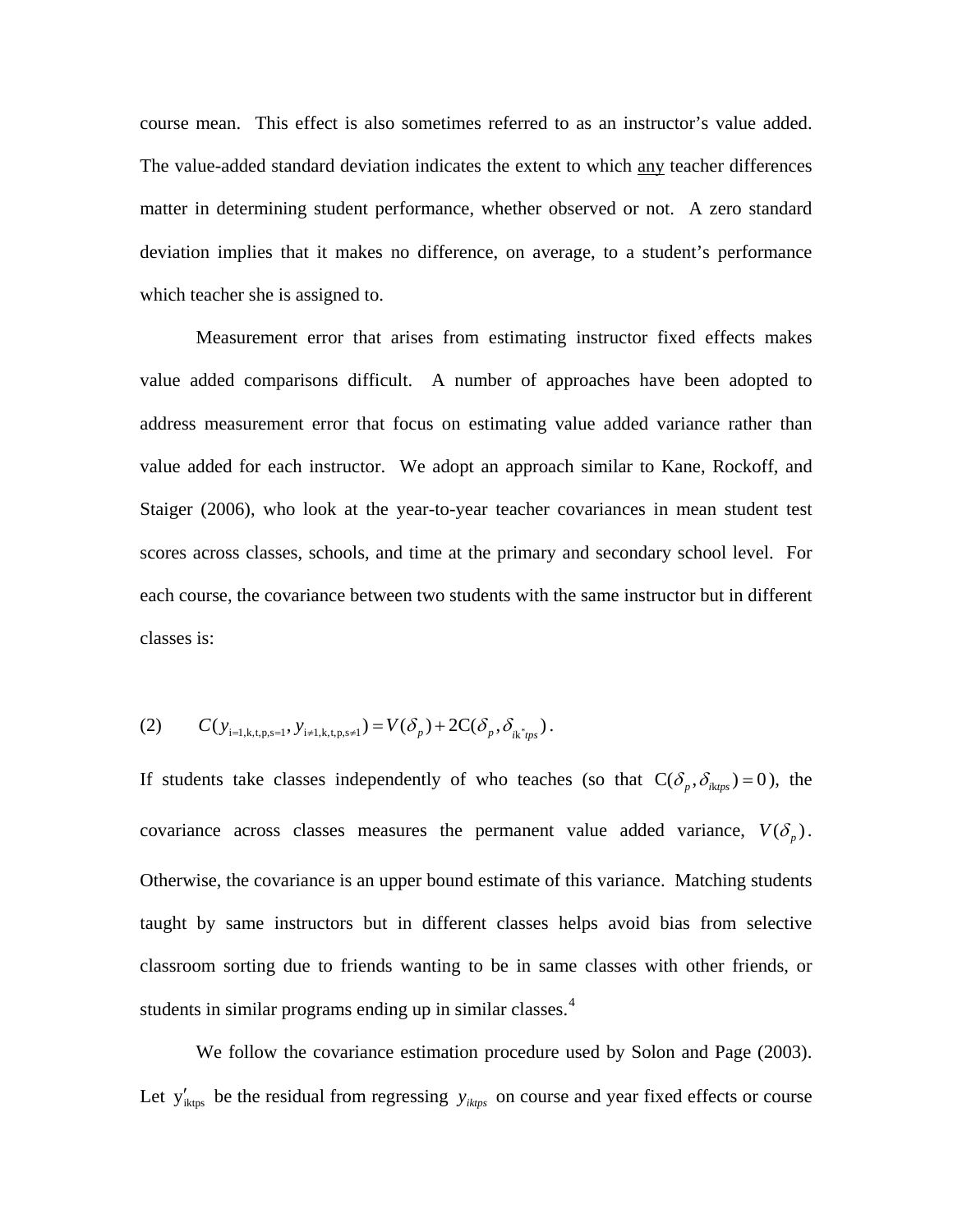and individual fixed effects. This first step adjusts for possible outcome differences by courses or time. The covariance is calculated as follows:

$$
(5) \qquad \hat{C}(y'_{i,\text{ktps}}, y'_{i',\text{ktps}}) = \left[ \sum_{k'=1}^{K} \sum_{t'=1}^{T} \sum_{p'=1}^{P} \sum_{s=1}^{S_{kp}} \sum_{s'=1}^{S_{kp}} \sum_{i=1}^{I_{kps}} \sum_{i'=1}^{I_{kps}} y'_{i,\text{k't'p's}} y'_{i'\neq i,\text{k't'p's'\neq s}} \right] / N' ,
$$

where  $I_{ktps}$  is the number of individuals within class ktps,  $S_{kp}$  is the number of classes in a course,  $K$  is the number of courses,  $T$  is the number of years, and  $N'$  is the number of observations in the numerator. We calculate the square root of the covariance for an upper-bound estimate of the standard deviation of instructor value added fixed effects. Ninety-five percent confidence regions are estimated by bootstrap.

 The results are presented in Table 2. All outcome variables, except course completion, are standardized to have mean 0 and standard deviation 1. The across-class covariance for first year standardized course grade is 0.007. Column 1 shows the square root of this value, 0.085, which is an estimate for the standard deviation of instructor fixed effects on grades for a given course. A two standard deviation difference in instructor fixed effects between students would thus account for approximately a 2.4 percentage point difference in grade performance  $(2*0.085*14, \text{ with } 14 \text{ being the})$ standard deviation of a first year student's grade). Some of this variation may simply be due to different grading standards across instructors, rather than value added. Even with grading standards at the discretion of the instructor, the portion of a course's grade distribution attributable to being taught by different instructors is small.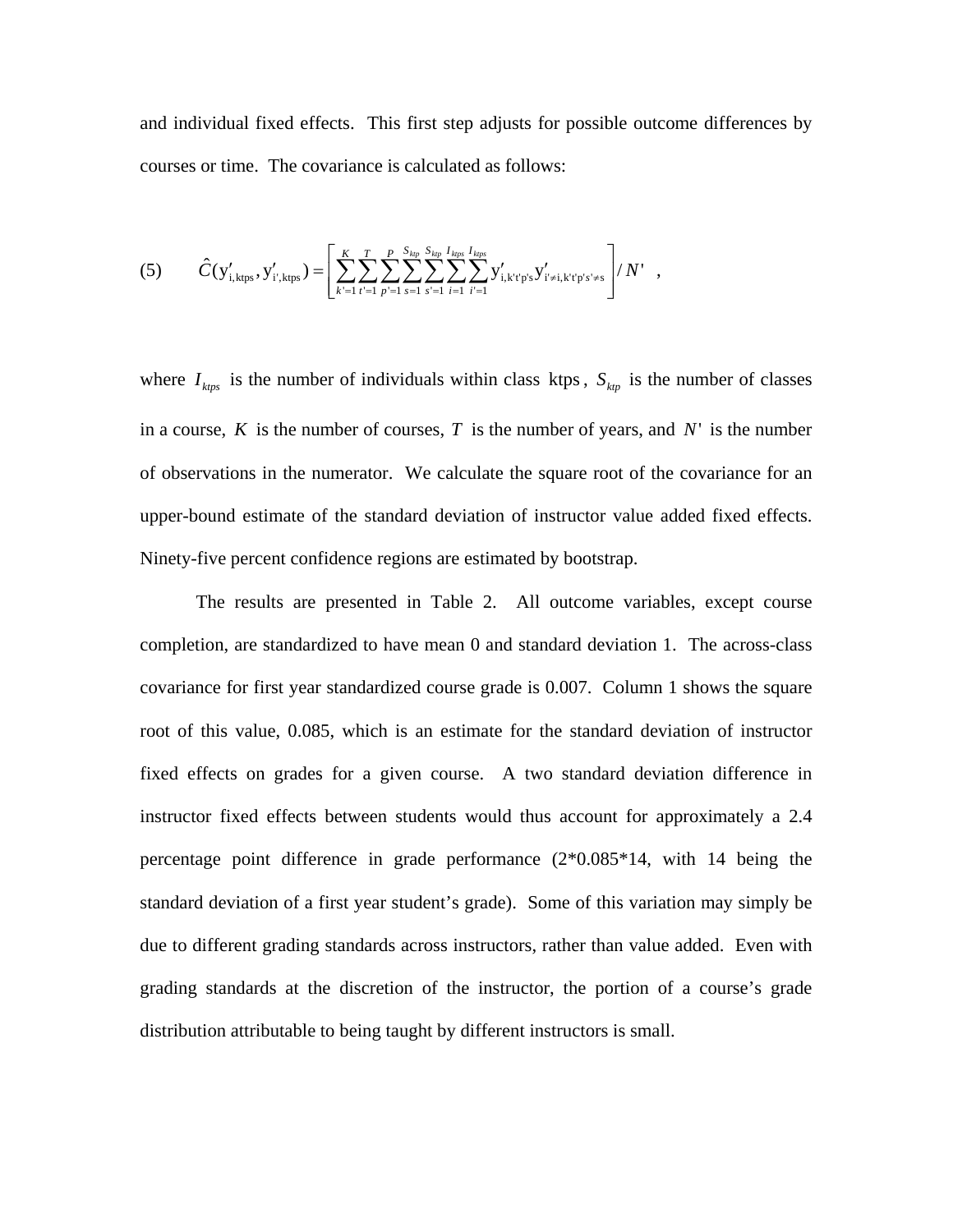In an effort to remove grade discretion effects, results in the second row of Table 2 are from the subset sample of courses for which students in different classes with different instructors write the same tests. These courses are first-year Chemistry, Physics, and Mathematics. Student grades are regressed on course-by-year fixed effects so that residual differences cannot be due to grade discretion. The value-added standard deviation estimate is 0.055, about two-thirds the estimate from using the full sample with courses graded by each class instructor. This value added variation at the college level is considerably smaller than estimates of value added variation at the primary and secondary school level (less than half).<sup>[5](#page-23-0)</sup>

 The standard deviation of value added to a student's likelihood of dropping out is about 0.012. This suggests, for a class size of 200, an additional 5 students would drop the course if an instructor's value added was two standard deviations lower. We also measure value added variation for getting students to take additional courses in following years in the same subject as the first year course. A two standard deviation increase in the effect an instructor has on the number of additional same-subject courses leads to an average increase of about 16 percent of the standard deviation in the number of subject courses.

We interpret these findings to suggest that the expected impact from assignment to a different college instructor is likely to be small, but not zero. Primary and secondary school teachers appear to have more influence on achievement. Important outliers may exist, however, and perhaps observable instructor characteristics may help predict the likely influence instructors have on student achievement. We turn to this analysis below.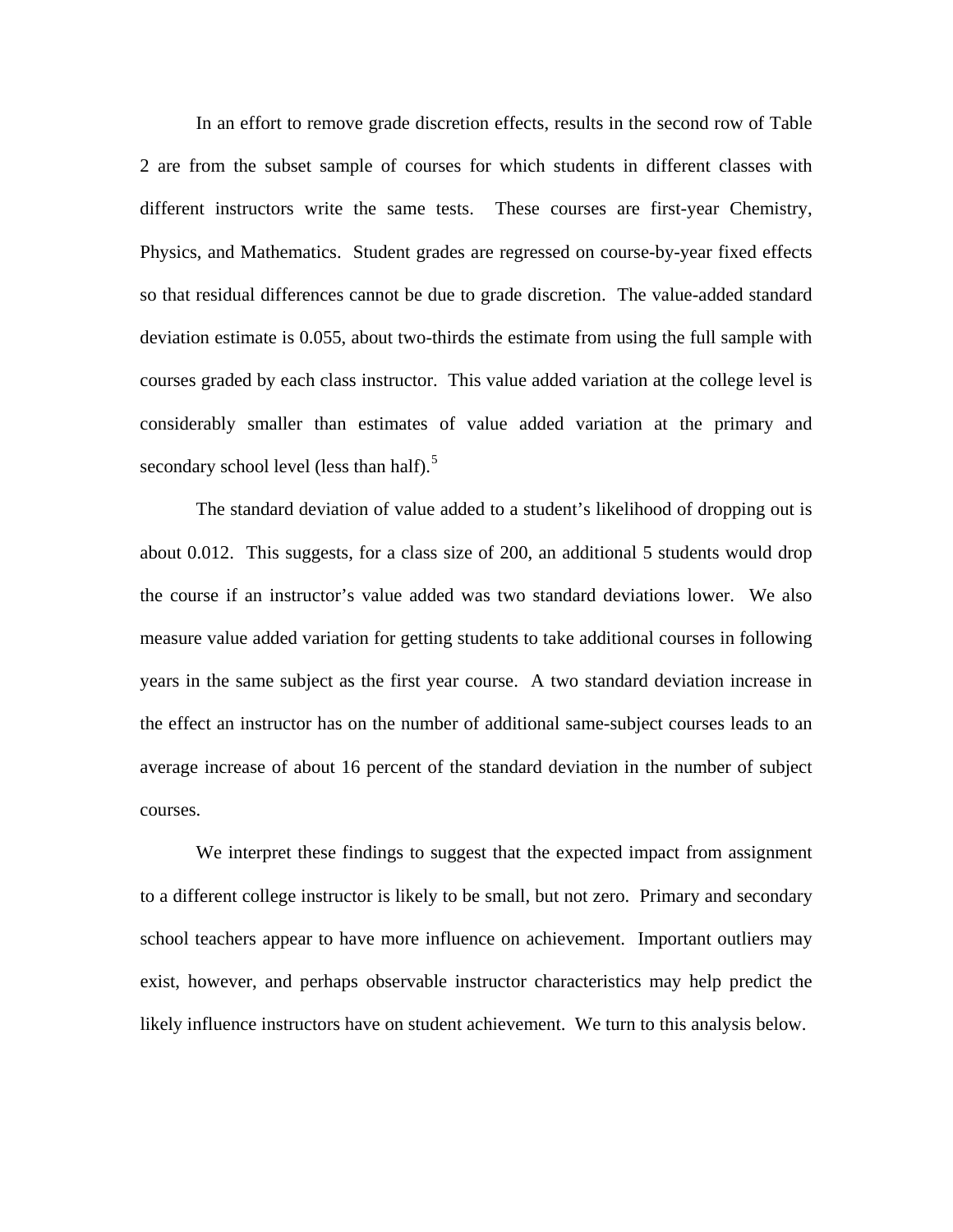## **IV. Instructor Qualities**

 College administrators often use instructor evaluations for making salary and promotion decisions. To see whether these measures and other observable instructor characteristics predict classroom behavior and subsequent behavior, we use a more specific version of equation (1):

(2) 
$$
y_{iktps} = \beta Q_p + \gamma X_{kts} + \delta_i + \delta_k + \delta_{iktps},
$$

where  $Q_p$  is a measure of subjective or objective teacher quality for instructor  $p$ ,  $X_{kts}$ are time of day and time of week controls,  $\delta_i$  and  $\delta_k$  are student and course fixed effects respectively, and  $\delta_{ikpy}$  is the statistical error term. All standard error estimates incorporate residual clustering grouped by instructor.

 Course fixed effects account for course specific outcome differences, so that we are identifying off of the within-course variation. The key identification strategy for estimating  $\beta$  is to use instructor quality variation across each student's set of first year classes. The within-course analysis provides an intuitive counterfactual estimate of how different a student's subsequent achievement would be if she enrolled in the same course but with a different type of instructor. Student fixed effects absorb tendencies for some types of individuals to enrol in particular sets of classes or take classes with particular types of instructors. A remaining bias may arise if these tendencies are not equally weighted across all courses – for example, if students who major in Economics (and are less likely to drop economics courses) care about taking the introductory course with a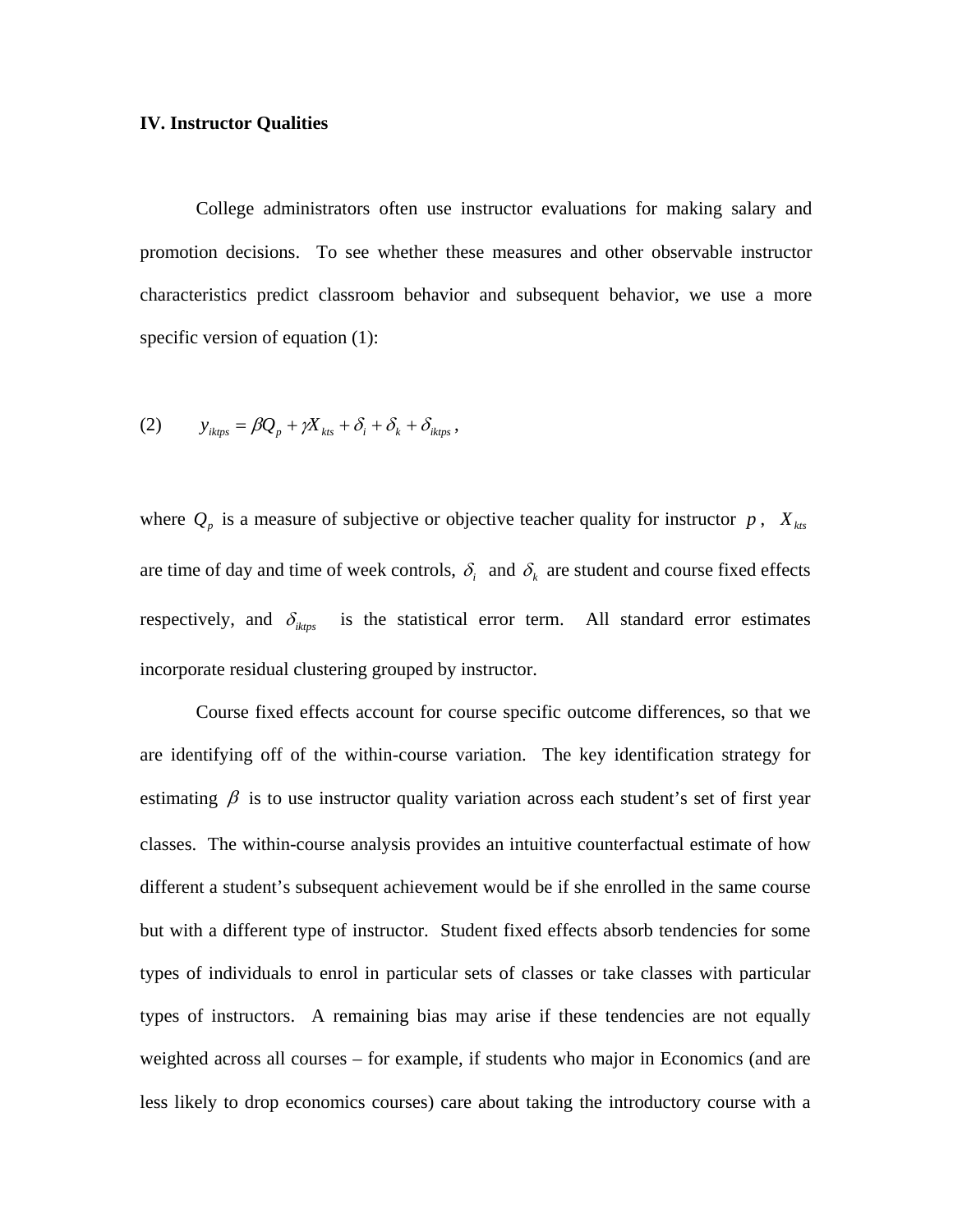highly ranked instructor, but care less about who their instructors are in other courses. We focus on first year courses to reduce the likelihood of this behavior. Incoming first year students are less likely to select classes based on instructor because little is known about instructors when selecting courses before starting university, and instructors are often not listed in course calendars. Time of day and week controls also help remove a possible correlation with certain types of individuals preferring to attend or teach classes early or late in the day or preferring to avoid classes taught on Mondays or Fridays. Individual fixed effects control for student-specific selection behavior typical across all courses.

Table 3 presents our main results for course completion and subject interest outcomes. In column 1 of the first panel, we regress an indicator for whether a student dropped a course on year fixed effects, course fixed effects, and perceived instructor effectiveness (effectiveness is averaged over all student evaluations recorded between 1995 and 2004). The estimated standard errors account for clustering of residuals by instructor. The sample includes first year students between 1995 and 2004 initially enrolled in large first year classes.

 A student with an instructor who receives an average perceived effectiveness evaluation of 4 is 1.3 percentage points more likely to drop a course compared to taking it with an instructor who receives an average evaluation of 5 (about a 2 standard deviation difference in instructor quality). Adding student fixed effects in column 2 and time of day and week controls in column 3 does not change the point estimate very much, which is consistent with the possibility that few first year students likely choose courses based on instructor. An instructor's experience and faculty position are insignificantly related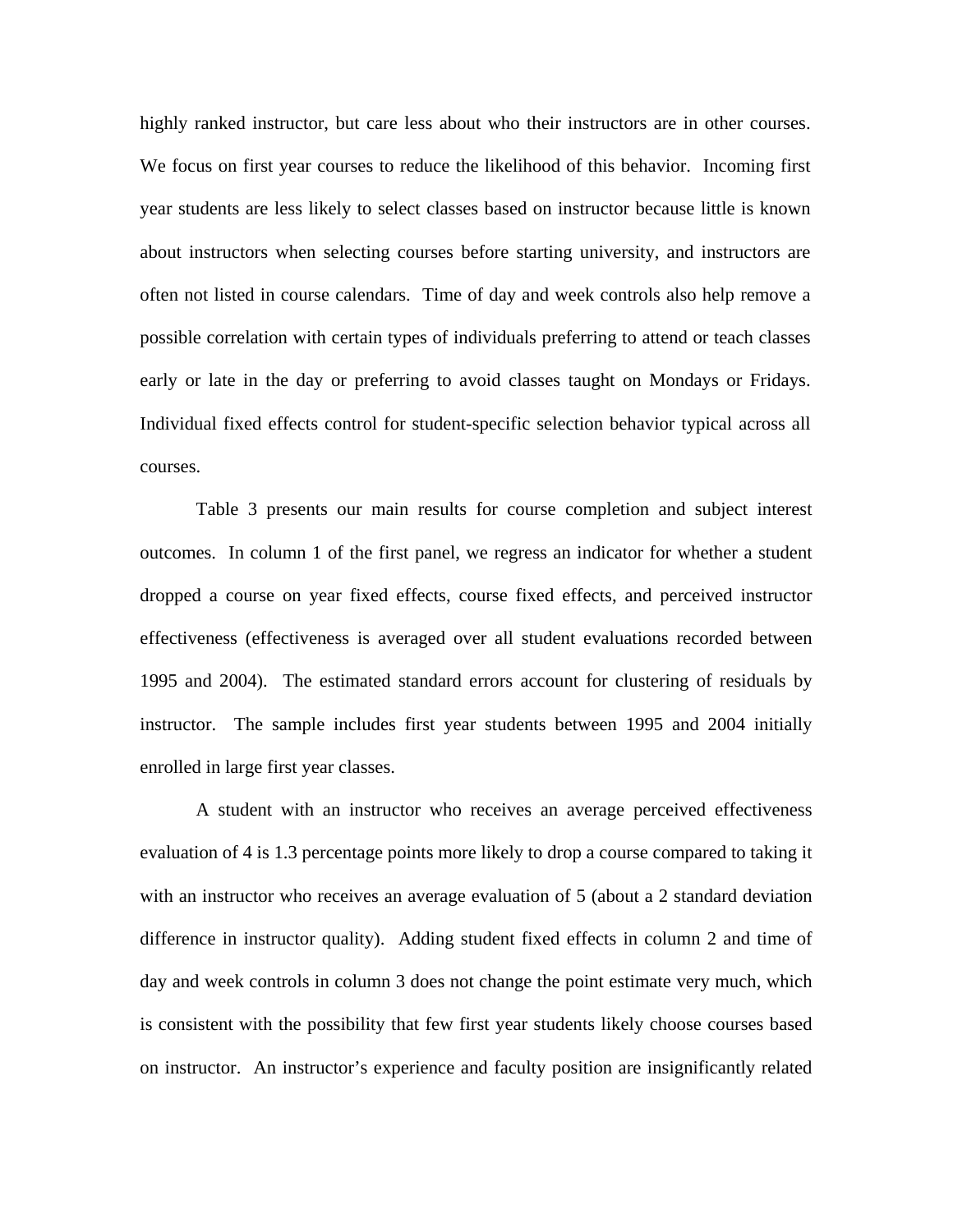to whether students drop a course. Students taught by a lecturer, hired full-time to teach, are 0.8 percentage points less likely to drop a course than if taught by research faculty (mostly full-time professors). We cannot reject the possibility that course dropout rates are unrelated to lecturer, faculty, or salary status. However, even conditioning on instructor rank in column 7, students are significantly more likely to cancel a course if their instructor tends to rank poorly on perceived effectiveness.

 Panel 2 of Table 2 uses the number of additional same-subject courses taken in subsequent years at the university. This variable indicates subject interest and will be higher for students that specialize in the same area of study as the first year introductory course. The results suggest that subjective and objective instructor qualities have minimal influence on subject specialization. A two standard deviation increase in perceived instructor effectiveness increases the number of courses taken in second year in the same subject by 0.06 courses – 6 percent of the outcome variable's standard deviation. All estimated instructor quality effects combined in column 7 of panel 2 are insignificantly different from zero.<sup>[6](#page-23-0)</sup>

 Table 4 shows results for grade performance outcomes. In some courses, grades may be adjusted by the instructor to normalize across classes or even to encourage better teacher evaluations. We therefore contrast the estimates from our full sample with those from a sub-sample of courses for which students in different classes with different instructors write the same tests. Accordingly, we also provide results when replacing course and year fixed effects with course-by-year fixed effects in columns 2 and 4. This helps to isolate instructor effects from differences in instructors across classes in the same year.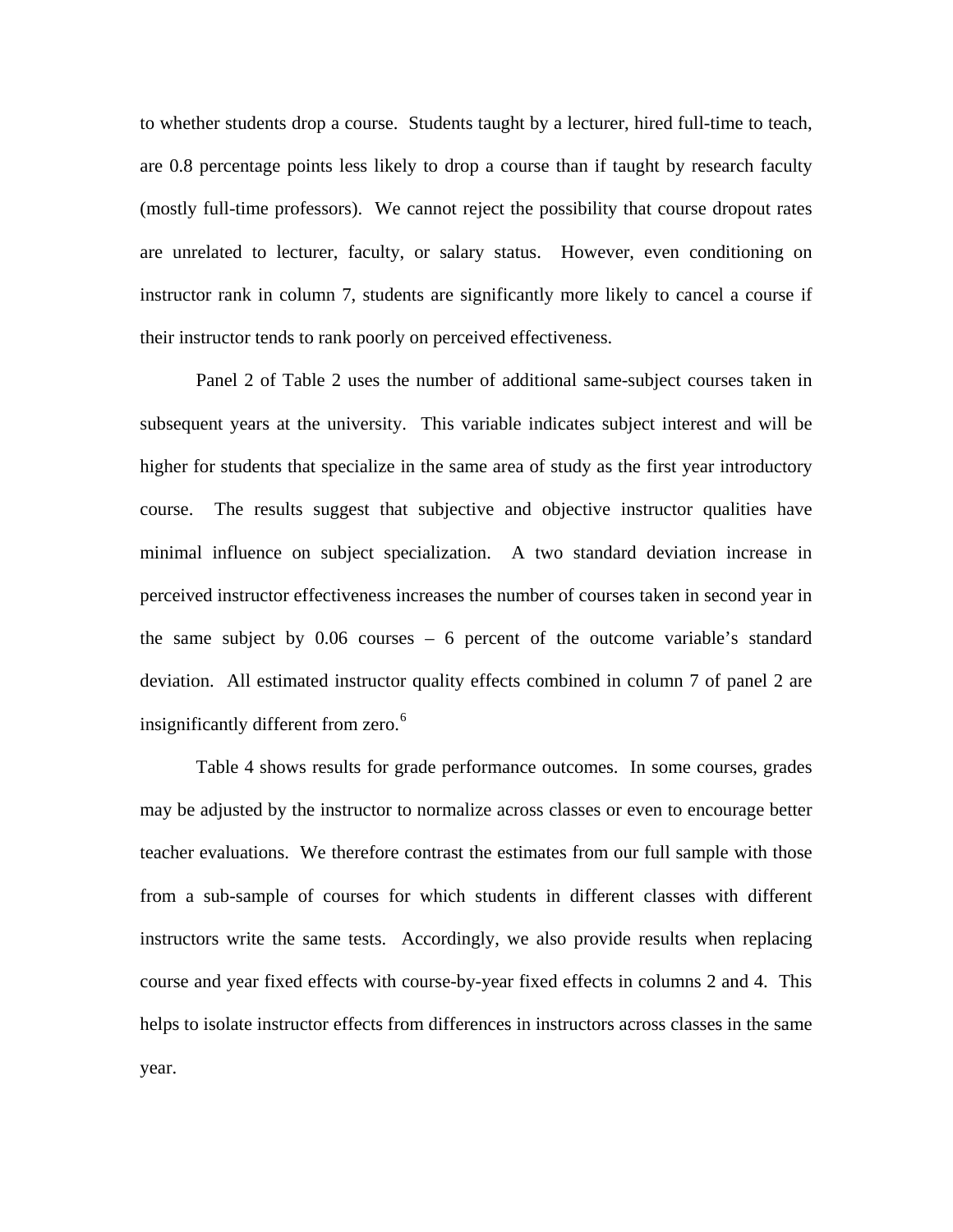Column 1 indicates that students with instructors who tend to receive better evaluations also tend to receive significantly higher grades. A two standard deviation improvement in perceived instructor effectiveness is associated with a 1.2 percentage point increase in the classroom average grade (an increase of 0.088 standard deviations). When conditioning on course-by-year fixed effects instead of course and year fixed effects in column 2, the point estimate is slightly lower. Columns 3 and 4 focus on the subset of courses where students write the same examinations across classes to rule out the possibility that instructors that grade easier may tend to receive better evaluations. The point estimates are about the same as the ones using the full sample, suggesting real gains in aptitude from better-evaluated instructors. Students from the full sample taking classes with lecturers and younger professors receive a final grade about 1.1 percentage points lower than students taking classes with full professors. This estimate may reflect lecturers and younger professors tending to grade students worse, since the relationship does not hold when focusing on courses where students write the same exams.<sup>[7](#page-23-0)</sup>

 Students evaluate instructors across a variety of traits. Table 5 shows estimates of the effects of alternative measures of subjective quality on student achievement.<sup>[8](#page-23-0)</sup> Each coefficient shown is from a separate regression of the outcome variable on instructor quality, course and student fixed effects, and time of day and week controls. The choice of the instructor evaluation measure does not substantially affect the implied effects, perhaps not surprisingly, since the evaluation measures are all highly correlated. <sup>[9](#page-24-0)</sup> The retake rate predicts the largest differences in achievement. A two standard deviation increase in this measure is associated with a 3 percentage point reduction in the course dropout rate<sup>[10](#page-24-0)</sup> and a 1.6 percentage point increase in the classroom standardized grade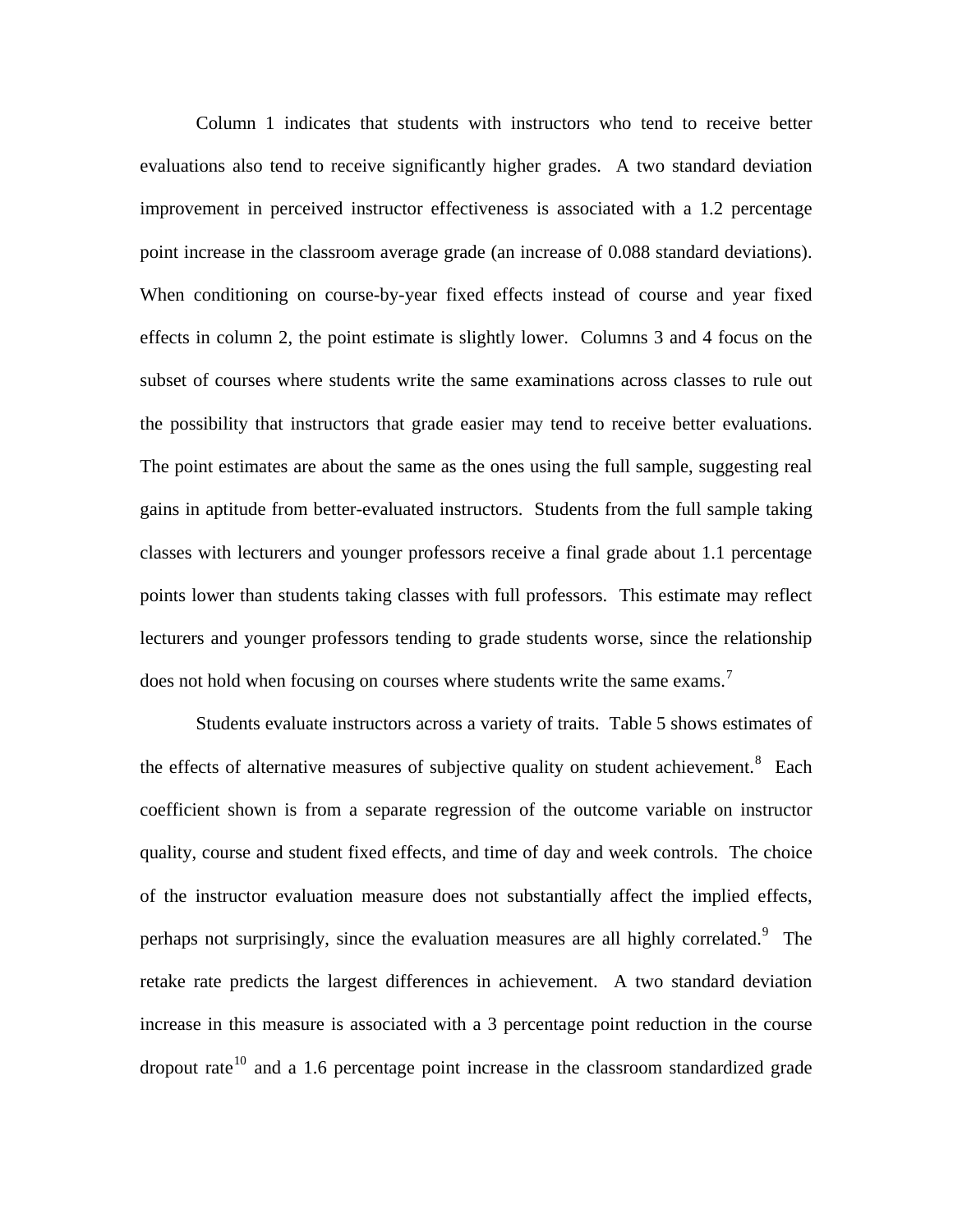average. Interestingly, the fraction of students enrolled that fill out an instructor's evaluation indicates that the level of class attendance also predicts student achievement.

 Table 6 explores how the main results differ by gender, mother tongue, high school grade, and program of study. The estimated effects from perceived instructor effectiveness are quite similar regardless of student gender, whether English is a student's mother tongue or not, and whether a student enters university as a science major or not. Lecturer status, tenure status, and top salary status are insignificantly related to course dropout for each these sub-groups (results not shown in table). The table also suggest that instructor quality impacts course completion and subject interest outcomes differently depending on students' past performance. From columns 5 and 6, the subjective instructor quality helps predict course completion outcomes for university students with poorer high school grades only. Among students in the lowest high school grade quartile, a two standard deviation increase in subjective instructor quality lowers the likelihood of dropping a course by 5.6 percentage points, whereas the estimated effect among students from the top high school grade quartile is zero. The table also indicates that lower performing students are more likely to take additional courses in the same subject when taught by an instructor with higher perceived effectiveness. Grade effects, however, are about the same for students with different ability backgrounds.

 The last two columns in Table 6 explore whether instructor effects are larger among students majoring in the same subject as the course. We sort our sample by whether students' program of study matches with the subject in the course, (e.g. Chemistry majors with science and math classes, commerce majors with business and economics classes). The interaction between students and instructors may be larger for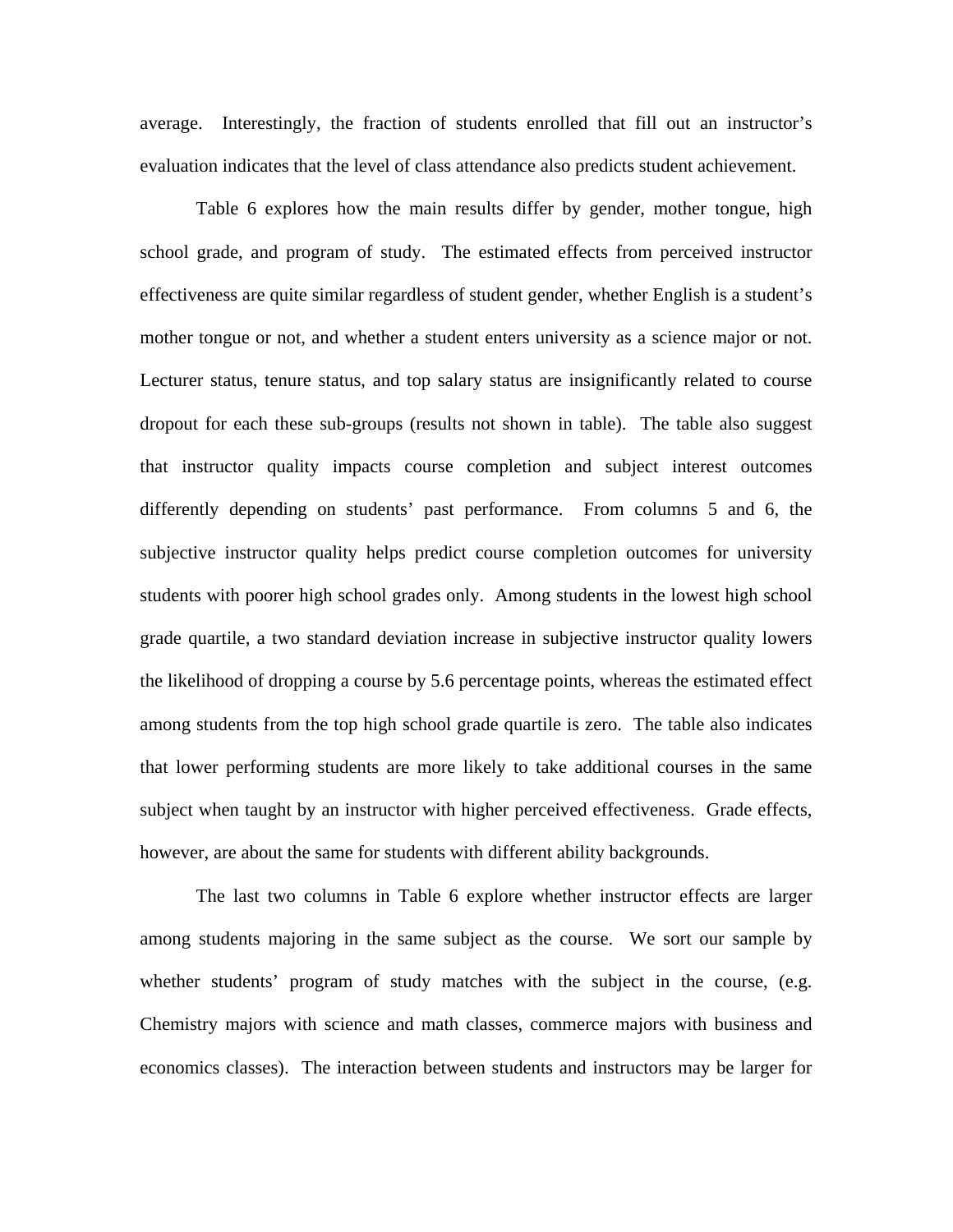students taking required courses than electives. In fact, differences in instructor quality appear to affect dropout and course selection behavior more for students taking electives than for students taking required courses. Grade effects, though, are about the same for classmates from different programs of study.

# **V. Conclusion**

 This paper is among the first to focus on the importance of teacher quality at the college level. We use a new administrative dataset of students at a large Canadian university matched to first year courses and corresponding instructors. Instructor quality is measured by objective, subjective, and value added measures. We identify our estimates using variation across different classes within the same course. The withincourse analysis provides an intuitive counterfactual estimate of how different a student's subsequent achievement would be if she enrolled in the same course but with a different type of instructor. To control for individual specific characteristics and selection behavior we include student fixed effects. Remaining selection on teacher quality is likely to be small since, for many first-year courses, instructors are not listed in course calendars and students must pick the courses we match to (as of September 1) with little or no prior knowledge about instructors. We also control for time of day and week controls to minimize remaining selection issues.

 Differences in commonly observed instructor traits, such as rank, faculty status, and salary, have virtually no effect on student outcomes. There are no average differences in students' dropout, subsequent grade, and course selection outcomes by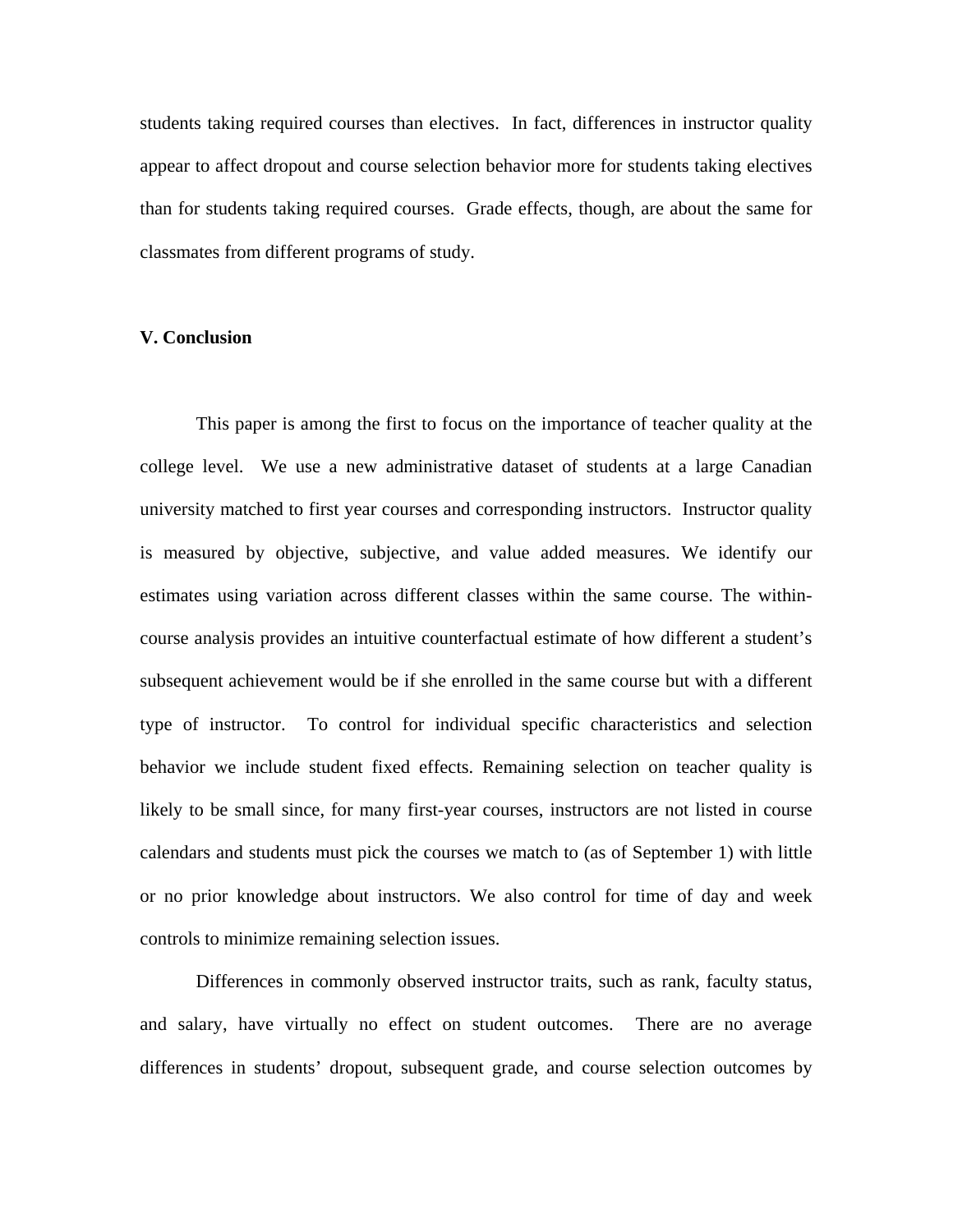instructor tenure or tenure-track status, full-time or part-time lecturer status, and salary status (whether an instructor earns more than CDN\$100,000 in the year taught). The findings are similar to Bettinger and Long (2004), who find small and often insignificant effects on subsequent course interest from taking a first year class with an adjunct or graduate student instructor. They are also similar to Jacob and Lefgren (2005) and others who find elementary and secondary teacher experience, education status, and salary have little impact on test scores.

 What does matter is instructors' perceived effectiveness and related subjective measures of quality evaluated by students. Interestingly, subjective instructor evaluations have almost no correlation with instructor rank or salary, yet vary widely within these categories. Students with instructors that tend to receive high evaluations are less likely to cancel a course, more likely to receive better grades, and somewhat more likely to take similar courses in following years. To help quantify this, consider that the average instructor ranking in perceived effectiveness among the instructors ranking in the bottom quarter is 4.8 on a 7 point scale, and the average among instructors ranking in the top quarter is 6.3. If first-year instructors ranked in the bottom quarter could be replaced with instructors ranked in the top, we estimate that the course dropout rate would fall by 2 percentage points, standardized grades would rise by about 8 percent of a standard deviation, and the number of related courses taken in second year would increase by about 4 percent. For comparison, if we were to replace entering first-year students in this university from the bottom quarter of high school grade averages with students from the top quarter, the dropout rate would fall by 6.4 percentage points.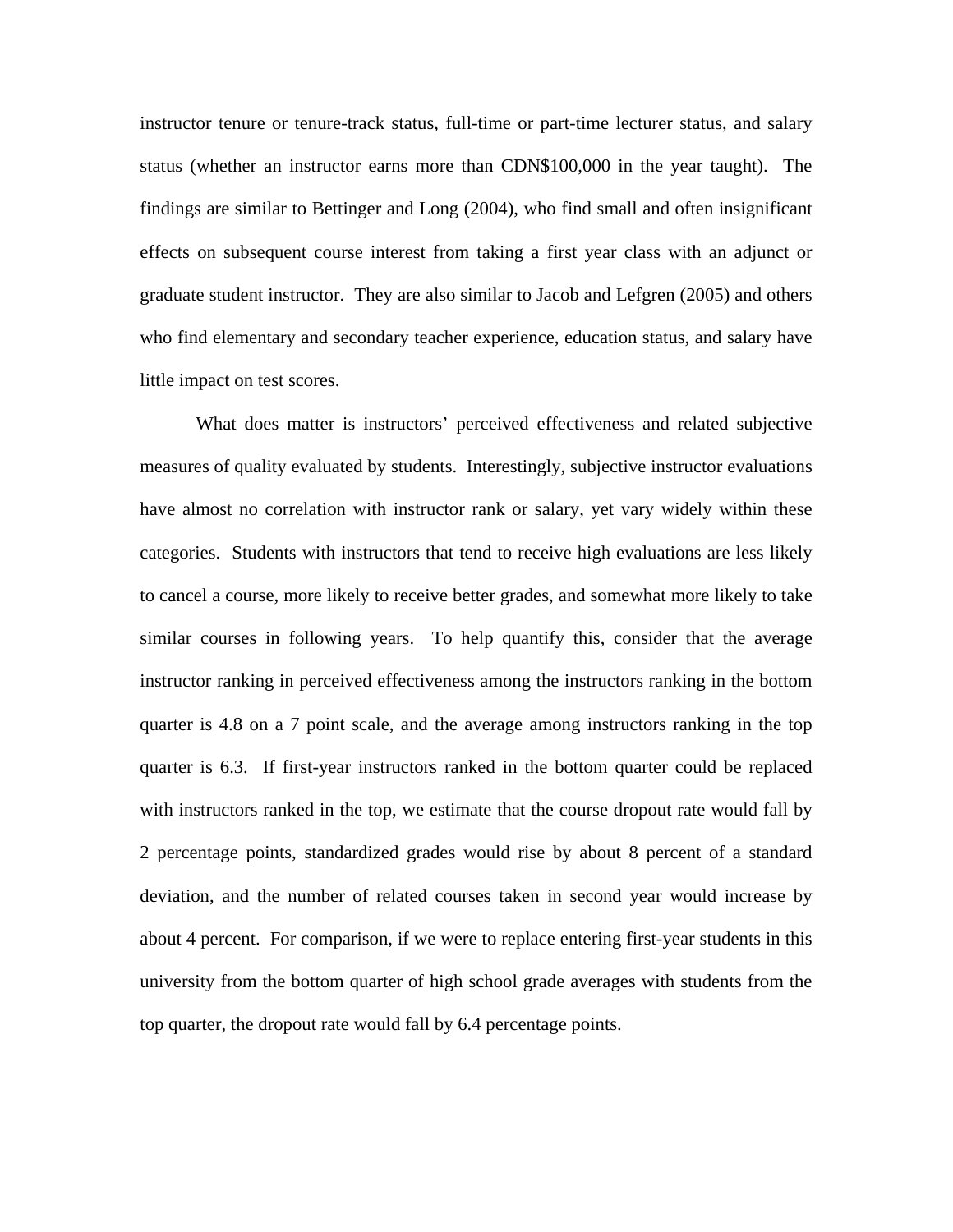The overall college instructor influence on student achievement is smaller than the overall influence suggested in earlier research for elementary and secondary school teachers. Class grade distributions and dropout rates differ across college instructors teaching the same course, but less so compared to class grade distributions across elementary and secondary school instructors. Perhaps by the time students enter college, cognitive ability and motivation are less malleable than in early childhood and, consequently, teachers have less impact. Two caveats are that the effects of hiring instructors outside the quality range examined in this paper (bounded by who is allowed to teach) may matter more and that students may respond differently if exposed to large changes in the teaching environment. Instructor effects on student experience, which are not estimated here, may also be valued.

 Often universities are ranked by the fraction of full time faculty teaching undergraduates. Perceptions also exist that research-based faculty tend to teach worse because they are too preoccupied. Our results suggest there is not a strong correlation between research-focused and teaching-focused college instructors – both have effective and non-effective teachers within each group. At the margin, instructors do not make a large difference to student achievement but to the extent that they do, instructor evaluations can be used to evaluate these effects.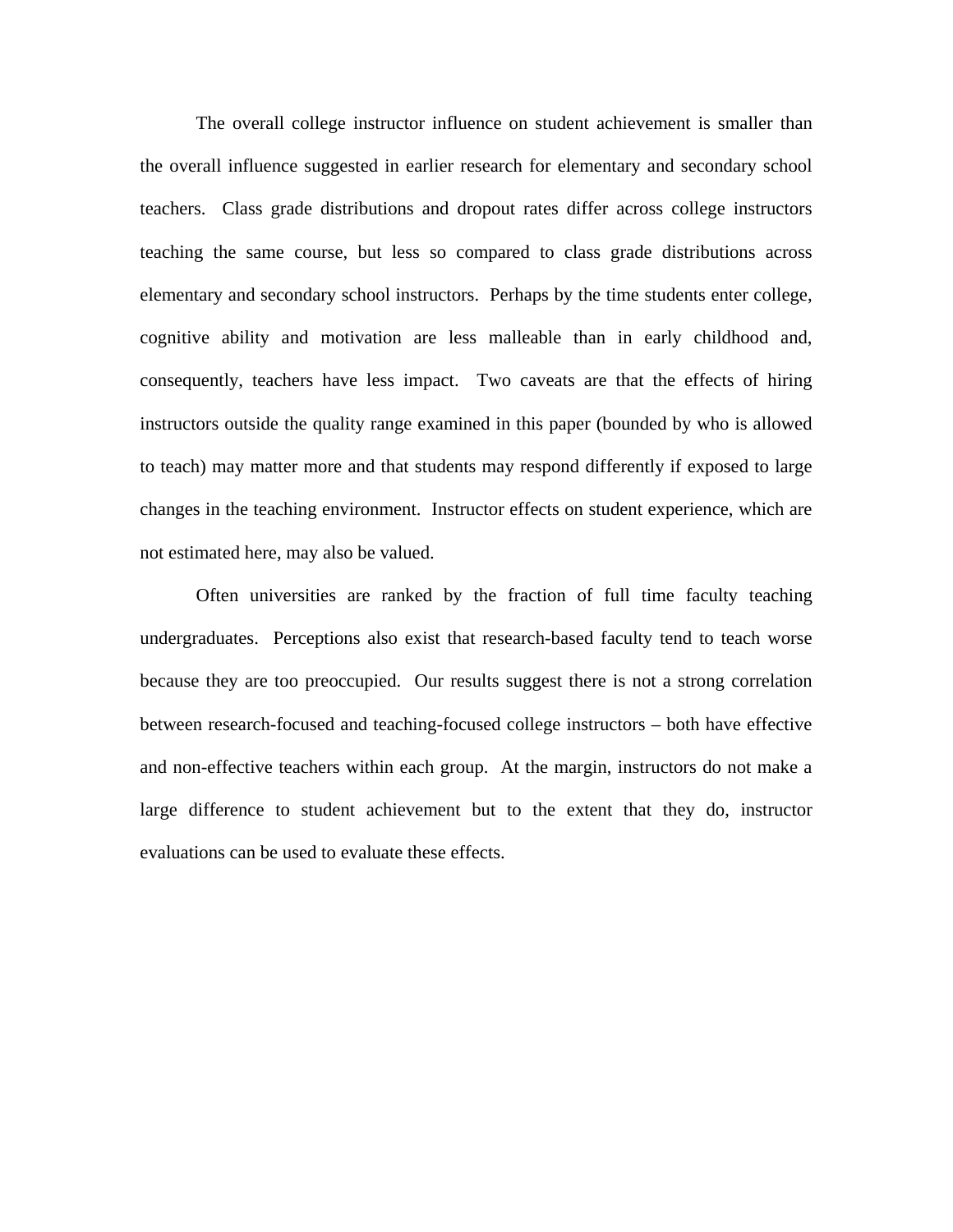# **References**

Aaronson, Daniel, Lisa Barrow and William Sander. "Teachers and student Achievement in the Chicago public high schools." Working Paper Series WP-02-28, Federal Reserve Bank of Chicago, 2002.

Bettinger, Eric and Bridget Terry Long, "Does It Matter Who Teaches the Course? The Impact of Adjuncts and Graduate Instructors' Case Western working paper.

Bettinger, Eric and Bridget Terry Long, "Help or Hinder? Adjunct Professors and Student Outcomes," mimeo, 2005.

Borjas, George, "Foreign-Born Teaching Assistants and the Academic Performance of Undergraduates," NBER Working Paper No. 7635, 2000.

Card, David, and Alan Krueger, "Does School Quality Matter? Returns to Education and the Characteristics of Public Schools in the United States," *Journal of Political Economy*, Vol. 100 (February), 1992, pp. 1-40.

Card, David, and Alan Krueger, "School Resources and Student Outcomes: An Overview of the Literature and New Evidence from North and South Carolina, NBER Working Paper #5708, 1996.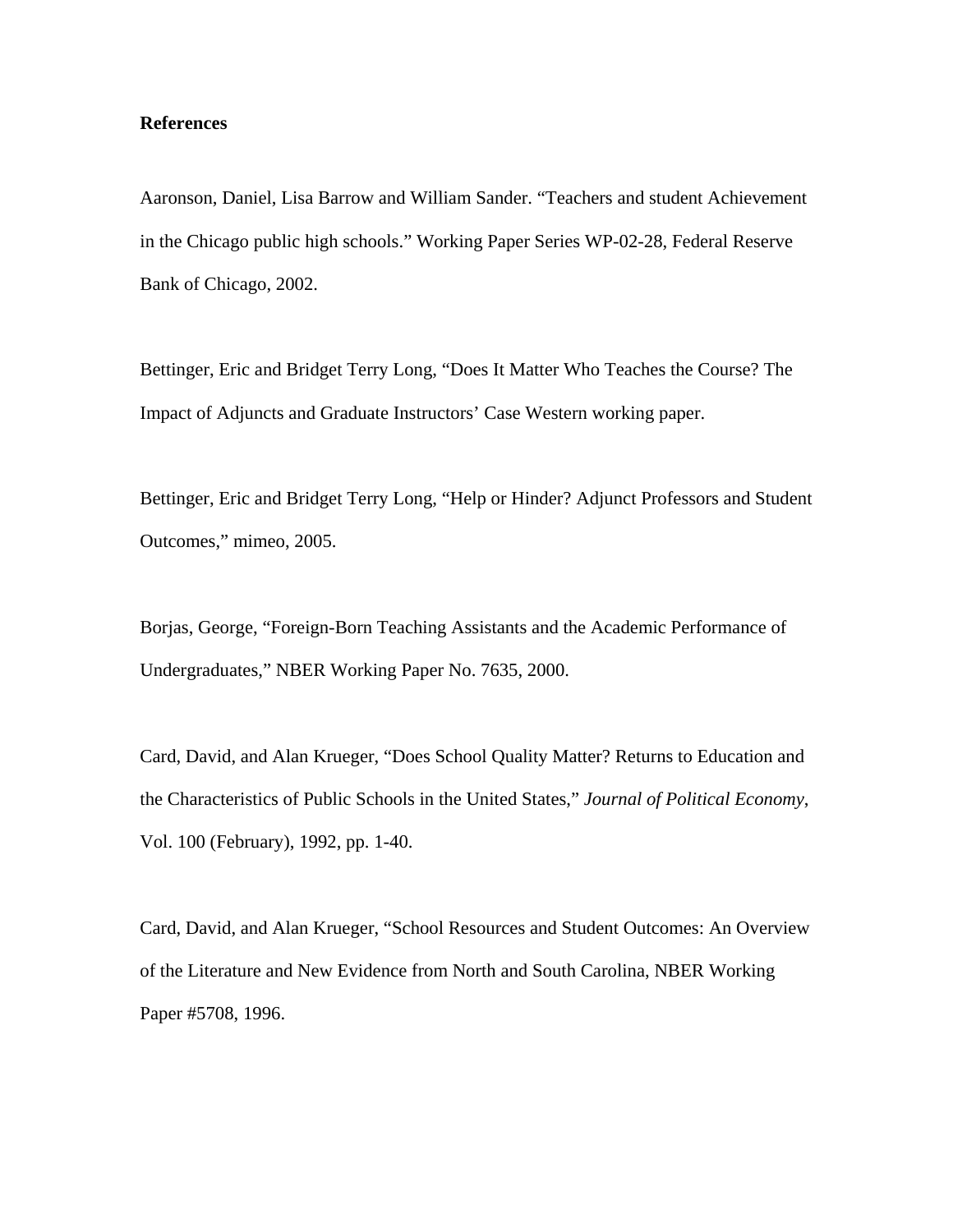Coleman, J.S., E.Q. Campbell, C.J. Hobson, J. McPartland, A.M. Mood, F.D. Weinfeld, and R.L. York. "Equality of Educational Opportunity," Washington, D.C.: U.S. Government Printing Office, 1966.

Ehrenberg, Ronald G. and Zhang, Liang, "Do Tenure and Tenure-Track Faculty Matter?" *Journal of Human Resources*, forthcoming, 2005.

Hedges, Larry V., Richard Laine, and Rob Greenwald. "Does Money Matter? A Meta-Analysis of Studies of the Effects of Differential School Inputs on Student Outcomes," Education Researcher 23, no. 3 (April): 1994, pp. 5-14.

Jacob, Brian A., and Lars Lefgren. "Pricnipals as Agents: Subjective Performance Measurement in Education," Harvard Working Paper, June 2005.

Kane, Thomas J., Jonah E. Rockoff, and Douglas O. Staiger. "What Does Certification Tell Us About Teacher Effectiveness?: Evidence from New York City", NBER working paper (forthcoming), April 2006

Rivkin, Steven G., Erik Hanushek, and John Kain. "Teachers, Schools and Academic Achievement," *Econometrica*, Vol. 73, no. 2, 2005.

Rockoff, Jonah. "The Impact of Individual Teachers on Student Achievement: Evidence from Panel Data," *American Economic Review*, Papers and Proceedings, May 2004.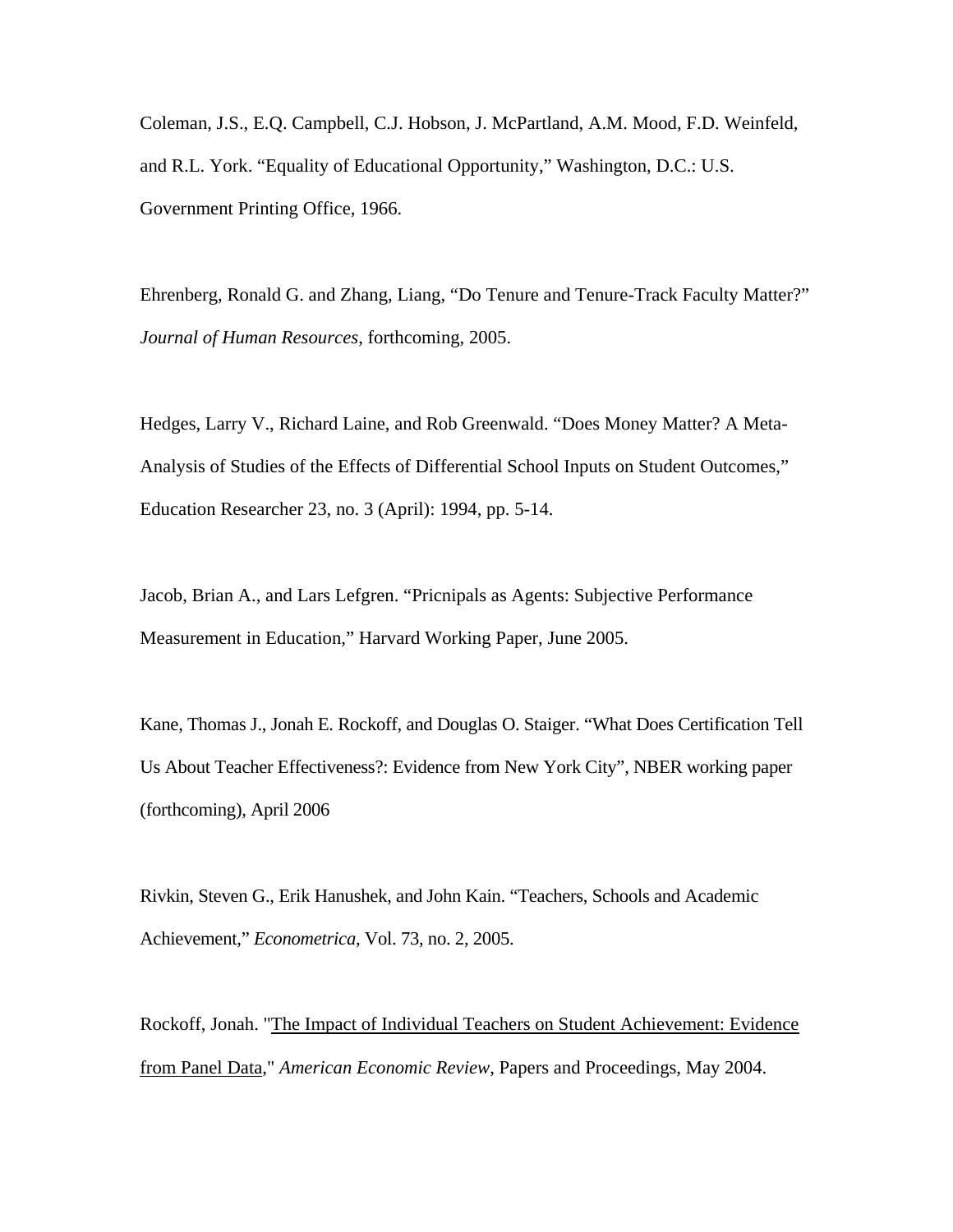<span id="page-22-1"></span>Wachtel, Howard K. "Student Evaluation of College Teaching Effectiveness: a brief review", *Assessment & Evaluation in Higher Education*, 23:2, 191 – 212, 1998.

<span id="page-22-0"></span><sup>1</sup> We are indebted to Marianne Lynham, Matthew Hendrickson, Josie Lalonde, Rick Hayward, and Karel Swift for helping obtain and work with the data for this project, and to Rita Ahmadyar, Nicole Corbett, and Paul Ternamian for outstanding research assistance. We are also grateful to Steve Rivkin, Brian Jacob, Thomas Kane, Jonah Rockoff, and Doug Staiger for very helpful discussion, to conference participants at the Society of Labor Economists Annual Meetings (Boston), the Higher Education Group of the National Bureau of Economic Research, and the Conference on Education, Training and the Evolving Workplace (Vancouver), and to two anonymous referees on an earlier draft. Oreopoulos thanks the Social Sciences and Research Council for financial support.  $2$  Taking the 'mean of the means' for instructor evaluations across classes ensures that instructor quality measures differ only when instructors differ. Transitory measures of instructor quality likely include measurement error and classroom idiosyncrasies. A constant measure of instructor quality over the nine year period is more reliable and interpretable. Using instructor quality averaged over previous classes does not alter the main results, but estimates are less precise.

<sup>3</sup> Interestingly, instructor type and salary are generally uncorrelated with perceived effectiveness. The mean perceived effectiveness among lecturers, junior and full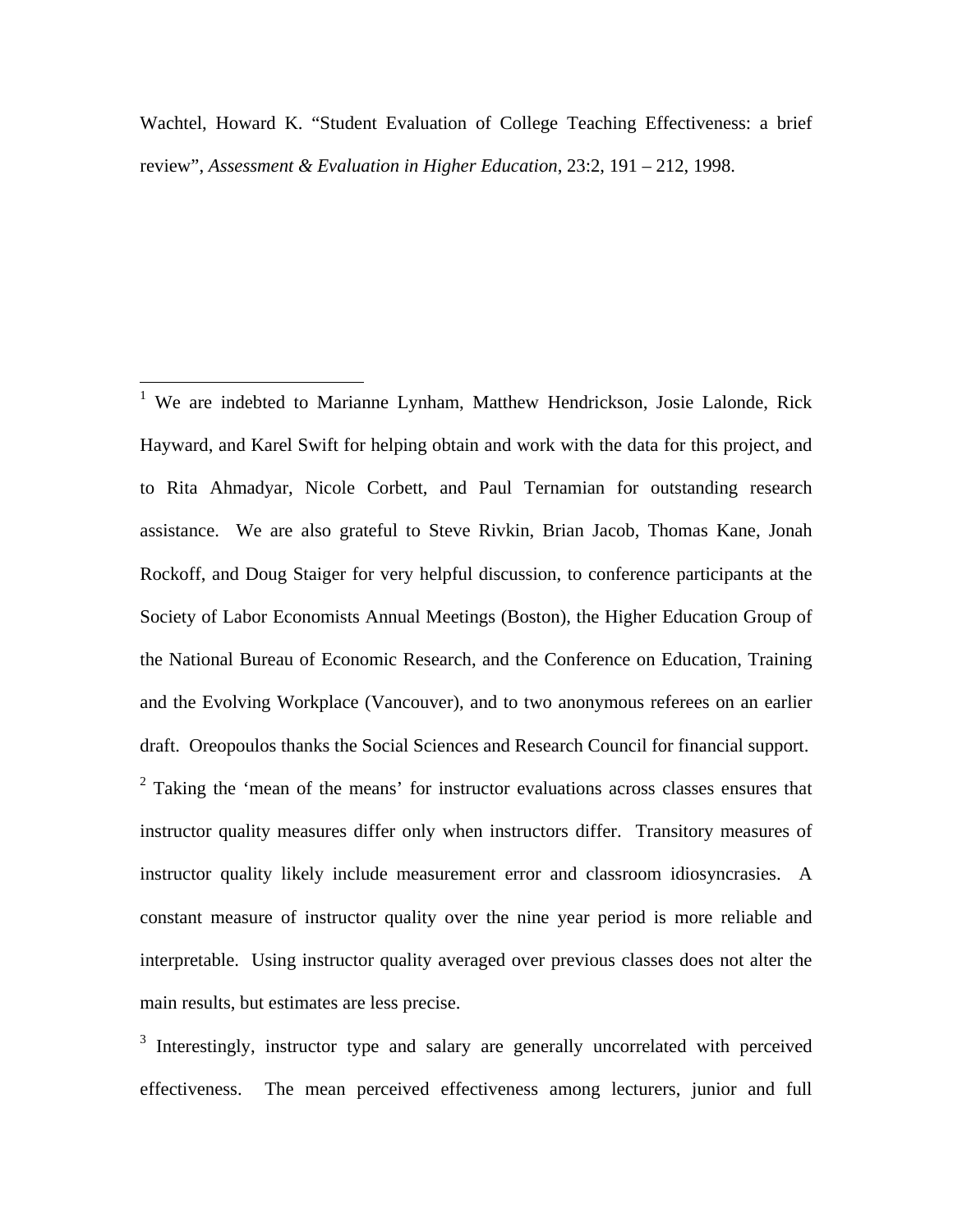professors are similar (5.8, 5.6, and 5.6 respectively). Part-time instructors tend to receive lower evaluations (the mean is 5.3), but the variance of subjective quality within each type remains high.

<span id="page-23-0"></span> $\overline{a}$ 

<sup>4</sup> Hoffmann and Oreopoulos (2006) find slightly higher covariance estimates when matching students from same classes.

 $<sup>5</sup>$  Rockoff (2004), for example, estimates a value added standard deviation of 0.11 among</sup> elementary school students. Rivkin, Hanushek, and Kain (2005) arrive at similar estimates for Texas elementary students. Kane, Rockoff, and Staiger (2006) find that a change from the teacher with the  $25<sup>th</sup>$  percentile value added to the teacher with the  $75<sup>th</sup>$ percentile value added (about a 2 standard deviation difference) would affect a student's test score by about 0.25 of its standard deviation. Aaronson, Barrow, and Sander (2002) estimate that one semester with a high school teacher rated two standard deviations higher in value added would increase standardized math score performance by 0.25 to 0.45 of a standard deviation.

<sup>6</sup> Results using students and instructors from second year courses are very similar and shown in Hoffmann and Oreopoulos (2006). Subjective instructor effectiveness predicts second year course dropout outcomes and grade performance. Instructor rank, part-time or full-time status, or salary do not.

 $7$  The correlation between estimated instructor fixed effects and subjective effectiveness is about -0.12 for course dropout outcomes, and 0.17 for grade outcomes.

<sup>8</sup> We also examined the effects from young experience by restricting our sample to young faculty whose first year of hire is identified in the data. Since few junior professors teach first year students, we also included data from second year courses. The results were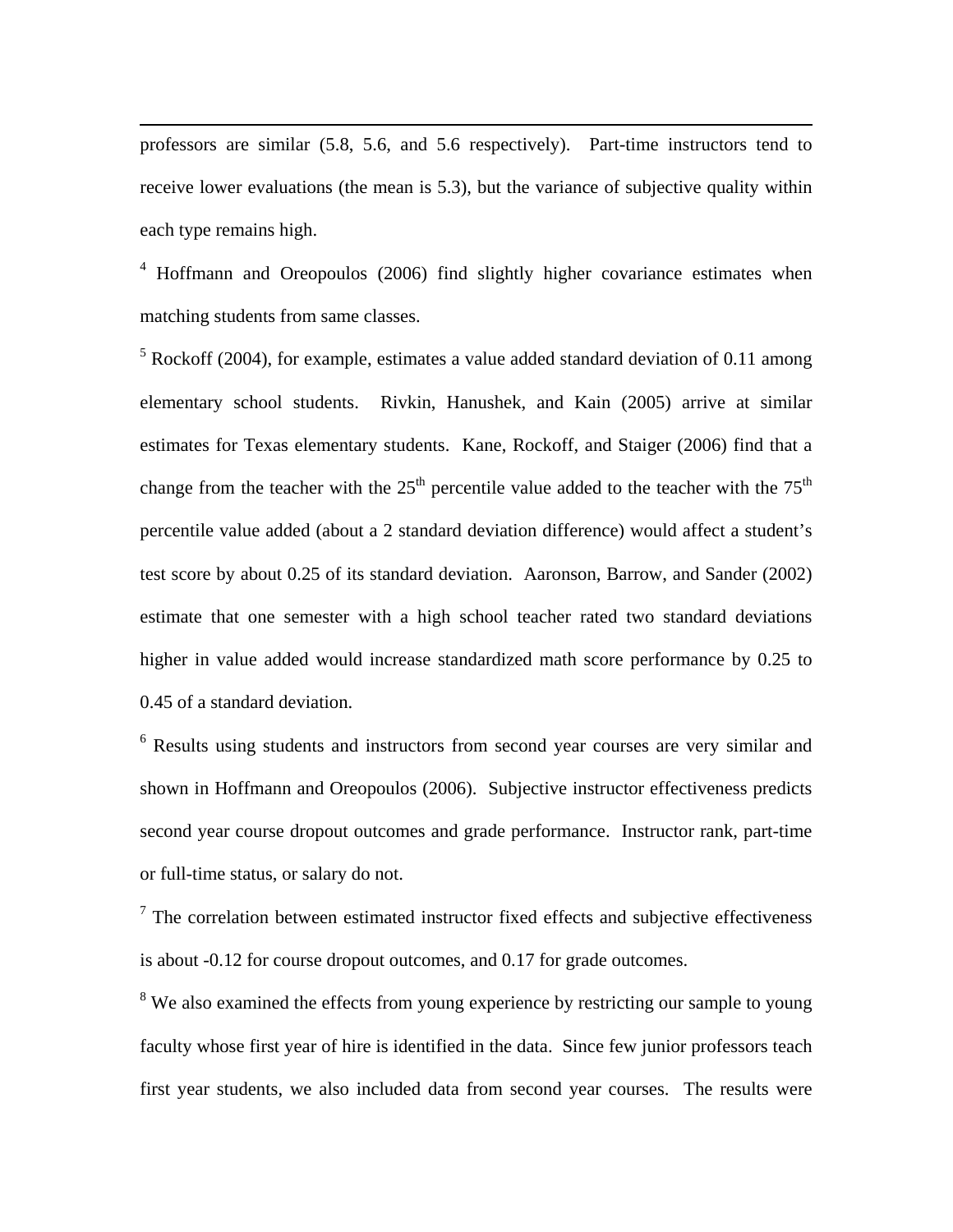<span id="page-24-0"></span>imprecise, but overall, suggested experience among young professors increases course completion rate and subject interest, but has no effect on grades.

 $\overline{a}$ 

<sup>9</sup> Multicollinearity across instructor quality variables leads to imprecise coefficient estimates when these variables are used together in the same regression.

 $10$  Interestingly, subjective instructor quality predicts both dropping out early (within one month of the course starting date) and dropout out late (after one month). These results are available upon request.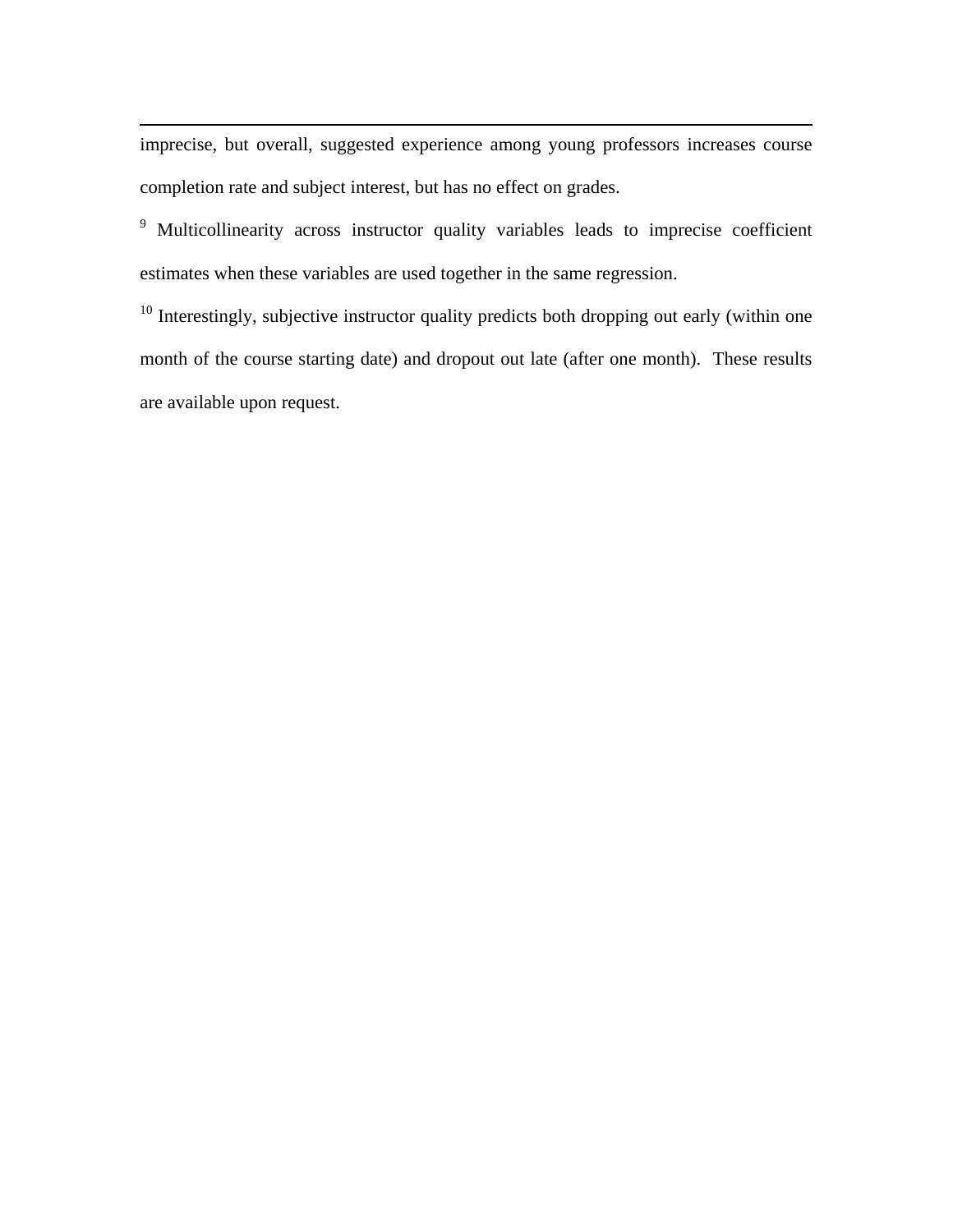| Student Data, 1995 - 2004                                                                                                                                                                                                                                                                                                                                                                                                                                                                                                                                                                                                                                                                                                                                                                                                                                                                                                                                                                                                                                                                                                                                                                                                                                                                                                                                                    |                  |                                         | 1st Year Class Data, 1995 - 2004 |                  |                                                      |                    |  |
|------------------------------------------------------------------------------------------------------------------------------------------------------------------------------------------------------------------------------------------------------------------------------------------------------------------------------------------------------------------------------------------------------------------------------------------------------------------------------------------------------------------------------------------------------------------------------------------------------------------------------------------------------------------------------------------------------------------------------------------------------------------------------------------------------------------------------------------------------------------------------------------------------------------------------------------------------------------------------------------------------------------------------------------------------------------------------------------------------------------------------------------------------------------------------------------------------------------------------------------------------------------------------------------------------------------------------------------------------------------------------|------------------|-----------------------------------------|----------------------------------|------------------|------------------------------------------------------|--------------------|--|
|                                                                                                                                                                                                                                                                                                                                                                                                                                                                                                                                                                                                                                                                                                                                                                                                                                                                                                                                                                                                                                                                                                                                                                                                                                                                                                                                                                              | (1)              |                                         | All courses                      | Large courses    |                                                      | Large Courses      |  |
|                                                                                                                                                                                                                                                                                                                                                                                                                                                                                                                                                                                                                                                                                                                                                                                                                                                                                                                                                                                                                                                                                                                                                                                                                                                                                                                                                                              | 18.54            | <b>Class Characteristics</b>            | (2)                              | (3)              |                                                      | (4)                |  |
|                                                                                                                                                                                                                                                                                                                                                                                                                                                                                                                                                                                                                                                                                                                                                                                                                                                                                                                                                                                                                                                                                                                                                                                                                                                                                                                                                                              | 0.593            | number of students in class             | 257.9<br>(314.0)                 | 332.5<br>(319.9) | Dropped Course                                       | 0.091<br>(0.288)   |  |
|                                                                                                                                                                                                                                                                                                                                                                                                                                                                                                                                                                                                                                                                                                                                                                                                                                                                                                                                                                                                                                                                                                                                                                                                                                                                                                                                                                              | 85.85<br>(5.673) | number of sections in course x year     | 2.589<br>(2.077)                 | 2.908<br>(2.166) | Dropped Course in First Month                        | 0.055<br>(0.227)   |  |
|                                                                                                                                                                                                                                                                                                                                                                                                                                                                                                                                                                                                                                                                                                                                                                                                                                                                                                                                                                                                                                                                                                                                                                                                                                                                                                                                                                              | 2.529            | class on Monday                         | 0.393                            | 0.390            | Dropped Course Late                                  | 0.047<br>(0.211)   |  |
|                                                                                                                                                                                                                                                                                                                                                                                                                                                                                                                                                                                                                                                                                                                                                                                                                                                                                                                                                                                                                                                                                                                                                                                                                                                                                                                                                                              |                  | class on Friday                         | 0.264                            | 0.276            |                                                      |                    |  |
|                                                                                                                                                                                                                                                                                                                                                                                                                                                                                                                                                                                                                                                                                                                                                                                                                                                                                                                                                                                                                                                                                                                                                                                                                                                                                                                                                                              | (0.863)          | class begins before 10AM                | 0.084                            | 0.100            | Grade                                                | 69.184<br>(13.974) |  |
|                                                                                                                                                                                                                                                                                                                                                                                                                                                                                                                                                                                                                                                                                                                                                                                                                                                                                                                                                                                                                                                                                                                                                                                                                                                                                                                                                                              | 2.728            | class begins after 4PM                  | 0.024                            | 0.022            | Additional Number of Same-<br><b>Subject Courses</b> | 1.563<br>(3.062)   |  |
|                                                                                                                                                                                                                                                                                                                                                                                                                                                                                                                                                                                                                                                                                                                                                                                                                                                                                                                                                                                                                                                                                                                                                                                                                                                                                                                                                                              |                  | student evaluation completion rate      | 0.572                            | 0.565            |                                                      |                    |  |
|                                                                                                                                                                                                                                                                                                                                                                                                                                                                                                                                                                                                                                                                                                                                                                                                                                                                                                                                                                                                                                                                                                                                                                                                                                                                                                                                                                              | 4.464            |                                         | (0.167)                          | (0.173)          | Additional Number of Same-                           | 0.785              |  |
|                                                                                                                                                                                                                                                                                                                                                                                                                                                                                                                                                                                                                                                                                                                                                                                                                                                                                                                                                                                                                                                                                                                                                                                                                                                                                                                                                                              |                  |                                         |                                  |                  | <b>Subject Credits</b>                               | (1.534)            |  |
|                                                                                                                                                                                                                                                                                                                                                                                                                                                                                                                                                                                                                                                                                                                                                                                                                                                                                                                                                                                                                                                                                                                                                                                                                                                                                                                                                                              |                  |                                         |                                  |                  | number of observations                               | 103780             |  |
|                                                                                                                                                                                                                                                                                                                                                                                                                                                                                                                                                                                                                                                                                                                                                                                                                                                                                                                                                                                                                                                                                                                                                                                                                                                                                                                                                                              |                  |                                         |                                  |                  |                                                      |                    |  |
|                                                                                                                                                                                                                                                                                                                                                                                                                                                                                                                                                                                                                                                                                                                                                                                                                                                                                                                                                                                                                                                                                                                                                                                                                                                                                                                                                                              |                  |                                         | (0.566)                          | (0.570)          |                                                      |                    |  |
|                                                                                                                                                                                                                                                                                                                                                                                                                                                                                                                                                                                                                                                                                                                                                                                                                                                                                                                                                                                                                                                                                                                                                                                                                                                                                                                                                                              | 3.938            |                                         |                                  |                  |                                                      |                    |  |
|                                                                                                                                                                                                                                                                                                                                                                                                                                                                                                                                                                                                                                                                                                                                                                                                                                                                                                                                                                                                                                                                                                                                                                                                                                                                                                                                                                              | (1.539)          | fraction of evaluations with values 1-2 | 0.054                            | 0.057            |                                                      |                    |  |
|                                                                                                                                                                                                                                                                                                                                                                                                                                                                                                                                                                                                                                                                                                                                                                                                                                                                                                                                                                                                                                                                                                                                                                                                                                                                                                                                                                              |                  |                                         |                                  |                  |                                                      |                    |  |
|                                                                                                                                                                                                                                                                                                                                                                                                                                                                                                                                                                                                                                                                                                                                                                                                                                                                                                                                                                                                                                                                                                                                                                                                                                                                                                                                                                              |                  |                                         |                                  |                  |                                                      |                    |  |
|                                                                                                                                                                                                                                                                                                                                                                                                                                                                                                                                                                                                                                                                                                                                                                                                                                                                                                                                                                                                                                                                                                                                                                                                                                                                                                                                                                              |                  |                                         |                                  |                  |                                                      |                    |  |
|                                                                                                                                                                                                                                                                                                                                                                                                                                                                                                                                                                                                                                                                                                                                                                                                                                                                                                                                                                                                                                                                                                                                                                                                                                                                                                                                                                              |                  |                                         |                                  |                  |                                                      |                    |  |
|                                                                                                                                                                                                                                                                                                                                                                                                                                                                                                                                                                                                                                                                                                                                                                                                                                                                                                                                                                                                                                                                                                                                                                                                                                                                                                                                                                              |                  |                                         |                                  |                  |                                                      |                    |  |
|                                                                                                                                                                                                                                                                                                                                                                                                                                                                                                                                                                                                                                                                                                                                                                                                                                                                                                                                                                                                                                                                                                                                                                                                                                                                                                                                                                              |                  |                                         |                                  |                  |                                                      |                    |  |
|                                                                                                                                                                                                                                                                                                                                                                                                                                                                                                                                                                                                                                                                                                                                                                                                                                                                                                                                                                                                                                                                                                                                                                                                                                                                                                                                                                              | 0.837            |                                         |                                  |                  |                                                      |                    |  |
|                                                                                                                                                                                                                                                                                                                                                                                                                                                                                                                                                                                                                                                                                                                                                                                                                                                                                                                                                                                                                                                                                                                                                                                                                                                                                                                                                                              | (0.370)          | instructor is assistant or associate    | 0.217                            | 0.180            |                                                      |                    |  |
|                                                                                                                                                                                                                                                                                                                                                                                                                                                                                                                                                                                                                                                                                                                                                                                                                                                                                                                                                                                                                                                                                                                                                                                                                                                                                                                                                                              |                  | professor                               | (0.359)                          | (0.320)          |                                                      |                    |  |
|                                                                                                                                                                                                                                                                                                                                                                                                                                                                                                                                                                                                                                                                                                                                                                                                                                                                                                                                                                                                                                                                                                                                                                                                                                                                                                                                                                              |                  |                                         |                                  |                  |                                                      |                    |  |
| age at entry<br>(0.719)<br>female<br>highschool grade<br>GPA year1<br>(0.914)<br>2.591<br>GPA year 2<br>GPA year 3<br>(0.805)<br>total credits year 1<br>(0.916)<br><b>Instructor Characteristics</b><br>total credits year 2<br>3.980<br>effective overall (scale is 1-7)<br>5.568<br>5.540<br>(1.476)<br>total credits year 3<br>(0.061)<br>(bad evaluations)<br>(0.061)<br>registered in fall, year 1<br>0.978<br>0.259<br>0.256<br>(0.145)<br>fraction of evaluations with value 7<br>(0.170)<br>(0.171)<br>(good evaluations)<br>registered in fall, year 2<br>0.903<br>0.280<br>0.310<br>(0.296)<br>instructor is lecturer<br>(non tenure or non tenure-track)<br>(0.423)<br>(0.434)<br>registered in fall, year 3<br>undergraduate degree:<br>0.443<br>0.261<br>0.268<br>all observations<br>instructor is full professor<br>(0.375)<br>(0.369)<br>0.787<br>undergraduate degree:<br>(entered program before<br>0.242<br>0.242<br>part time instructor<br>Fall 2000)<br>0.390<br>(grad student, emeritus, adjunct, or missing info)<br>(0.385)<br>number of students<br>32,666<br>0.199<br>instructor's real income > Cdn\$100,000<br>0.186<br>(0.329)<br>(0.329)<br>1029<br>47<br>number of courses<br>4108<br>784<br>number of classes (course x section x year)<br>389<br>1844<br>number of different instructors<br>Fraction of students in large courses<br>0.78 |                  |                                         |                                  |                  |                                                      |                    |  |
|                                                                                                                                                                                                                                                                                                                                                                                                                                                                                                                                                                                                                                                                                                                                                                                                                                                                                                                                                                                                                                                                                                                                                                                                                                                                                                                                                                              |                  |                                         |                                  |                  |                                                      |                    |  |
|                                                                                                                                                                                                                                                                                                                                                                                                                                                                                                                                                                                                                                                                                                                                                                                                                                                                                                                                                                                                                                                                                                                                                                                                                                                                                                                                                                              |                  |                                         |                                  |                  |                                                      |                    |  |
|                                                                                                                                                                                                                                                                                                                                                                                                                                                                                                                                                                                                                                                                                                                                                                                                                                                                                                                                                                                                                                                                                                                                                                                                                                                                                                                                                                              |                  |                                         |                                  |                  |                                                      |                    |  |
|                                                                                                                                                                                                                                                                                                                                                                                                                                                                                                                                                                                                                                                                                                                                                                                                                                                                                                                                                                                                                                                                                                                                                                                                                                                                                                                                                                              |                  |                                         |                                  |                  |                                                      |                    |  |
|                                                                                                                                                                                                                                                                                                                                                                                                                                                                                                                                                                                                                                                                                                                                                                                                                                                                                                                                                                                                                                                                                                                                                                                                                                                                                                                                                                              |                  |                                         |                                  |                  |                                                      |                    |  |
|                                                                                                                                                                                                                                                                                                                                                                                                                                                                                                                                                                                                                                                                                                                                                                                                                                                                                                                                                                                                                                                                                                                                                                                                                                                                                                                                                                              |                  |                                         |                                  |                  |                                                      |                    |  |
|                                                                                                                                                                                                                                                                                                                                                                                                                                                                                                                                                                                                                                                                                                                                                                                                                                                                                                                                                                                                                                                                                                                                                                                                                                                                                                                                                                              |                  |                                         |                                  |                  |                                                      |                    |  |
|                                                                                                                                                                                                                                                                                                                                                                                                                                                                                                                                                                                                                                                                                                                                                                                                                                                                                                                                                                                                                                                                                                                                                                                                                                                                                                                                                                              |                  |                                         |                                  |                  |                                                      |                    |  |
|                                                                                                                                                                                                                                                                                                                                                                                                                                                                                                                                                                                                                                                                                                                                                                                                                                                                                                                                                                                                                                                                                                                                                                                                                                                                                                                                                                              |                  |                                         |                                  |                  |                                                      |                    |  |
|                                                                                                                                                                                                                                                                                                                                                                                                                                                                                                                                                                                                                                                                                                                                                                                                                                                                                                                                                                                                                                                                                                                                                                                                                                                                                                                                                                              |                  |                                         |                                  |                  |                                                      |                    |  |

**Table 1 Descriptive Means and Standard Deviations, 1st Year Students**

Note: standard deviations in parentheses.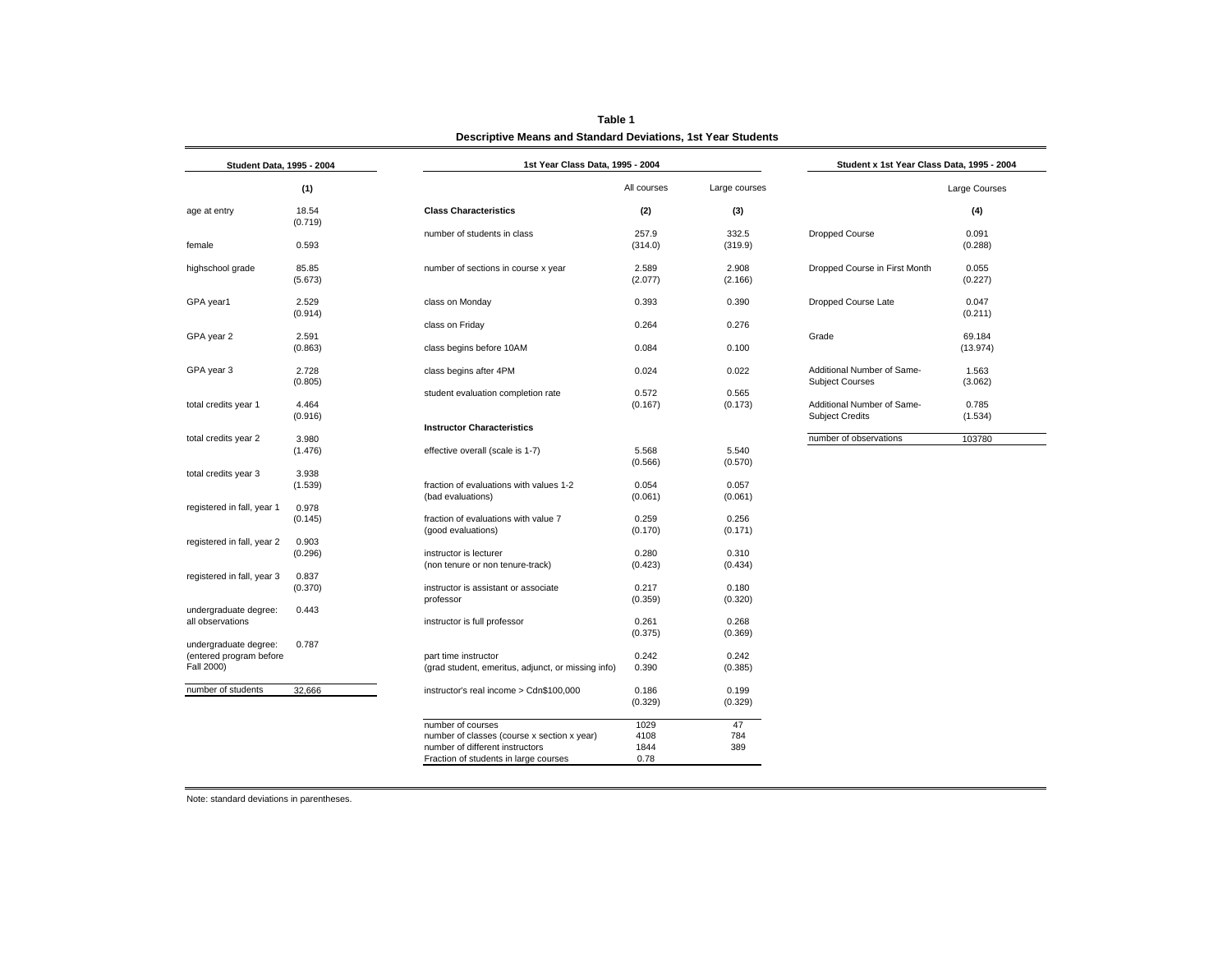# **Table 2 Estimates Standard Deviations of Instructor Fixed Effects**

| <b>Grade, All Courses</b>                        | $0.0849***$ |
|--------------------------------------------------|-------------|
| (with mean=0, $s.d.=1$ )                         | (0.0115)    |
| Grade, Courses with Standardized Tests           | $0.0549***$ |
| (with mean=0, s.d.=1)                            | (0.0185)    |
| <b>Dropped Course</b>                            | $0.0137***$ |
| (with mean=0.09, s.d.=0.29)                      | (0.0029)    |
| <b>Additional Number of Same-Subject Courses</b> | $0.0840***$ |
| (with mean=0, s.d.=1)                            | (0.0085)    |
| Course Fixed Effects                             | Yes         |
| <b>Year Fixed Effects</b>                        | Yes         |
| Individual Fixed Effects                         | No          |

Notes: The student-course outcome variable is regressed on course and year fixed effects. For Courses with Standardized Tests, the regression includes course-by-year fixed effects. The residuals are used to estimate across section covariances, as detailed more in the text. Bootstrapped standard Errors in parantheses. \*\*\* significant on 1%-level; \*\* significant on 5%-level; \* significant on 10%-level. Sample includes students initially enrolled in courses with average class sizes greater than 200 between 1995 and 2004. Standard deviations for the grades are calculated from a subsample of courses in which examinations are standardized across sections in the same academic year.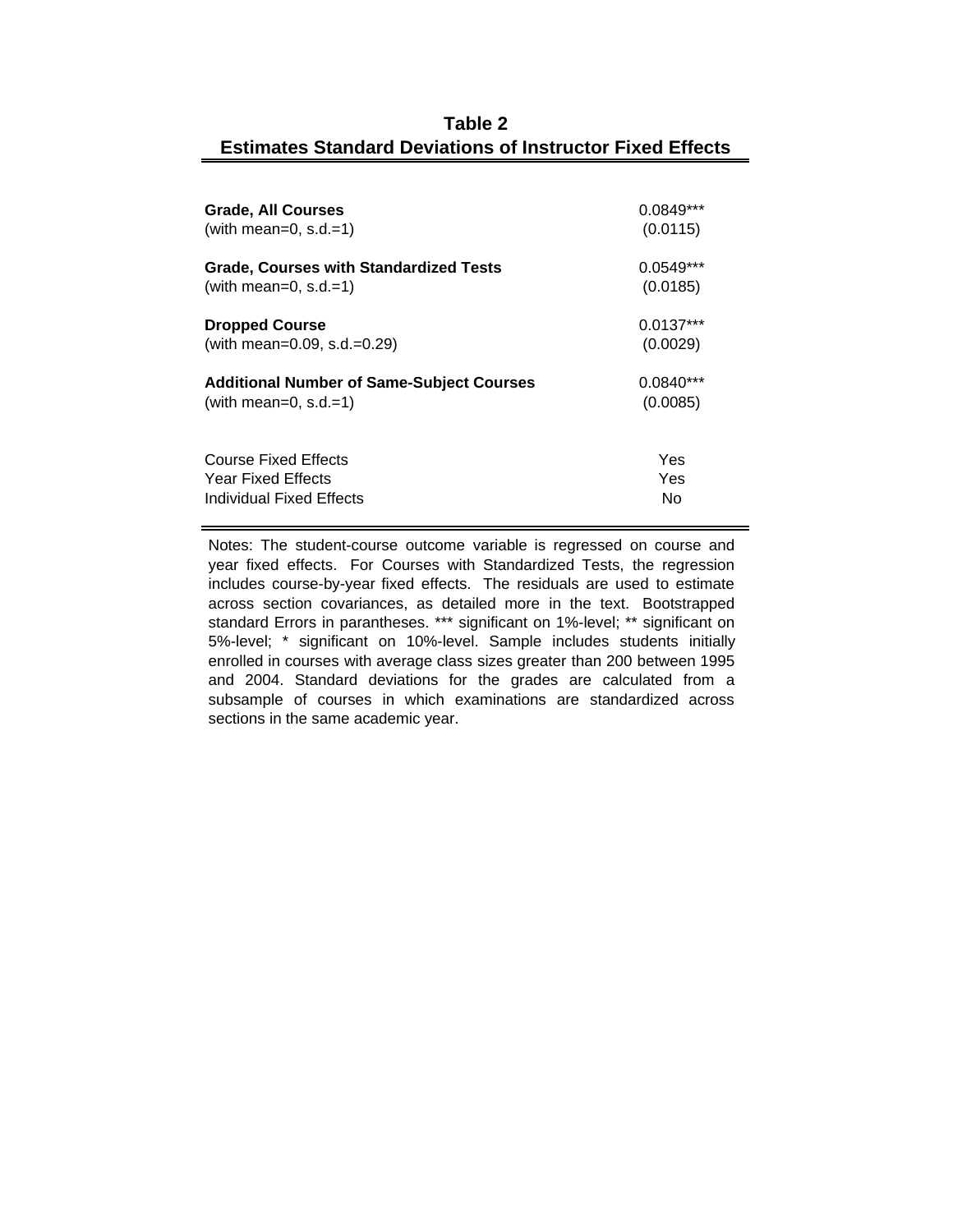|                                                                                                           |                                                    |                            |                           | Panel A: Dependent variable: Dropped Course (mean = 0.091, se = 0.288)                                                |                         |                         |                         |                            |
|-----------------------------------------------------------------------------------------------------------|----------------------------------------------------|----------------------------|---------------------------|-----------------------------------------------------------------------------------------------------------------------|-------------------------|-------------------------|-------------------------|----------------------------|
|                                                                                                           | Mean and s.d. of<br>instructor quality<br>variable | (1)                        | (2)                       | (3)                                                                                                                   | (4)                     | (5)                     | (6)                     | (7)                        |
| instructor effectiveness                                                                                  | 5.54<br>(0.572)                                    | $-0.013$<br>$[0.004]^{**}$ | $-0.016$<br>$[0.005]$ *** | $-0.015$<br>$[0.005]$ ***                                                                                             |                         |                         |                         | $-0.013$<br>$[0.005]^{**}$ |
| lecturer                                                                                                  | 0.310<br>(0.434)                                   |                            |                           |                                                                                                                       | $-0.008$<br>[0.008]     | $-0.008$<br>[0.009]     |                         | $-0.003$<br>[0.012]        |
| assistant or associate<br>professor                                                                       | 0.180<br>(0.320)                                   |                            |                           |                                                                                                                       |                         | $\mathbf 0$<br>[0.011]  |                         | 0.004<br>[0.014]           |
| part-time instructor                                                                                      | (0.242)<br>(0.385)                                 |                            |                           |                                                                                                                       |                         | 0.006<br>[0.010]        |                         | 0.007<br>[0.013]           |
| top salary                                                                                                | 0.20<br>(0.332)                                    |                            |                           |                                                                                                                       |                         |                         | 0.011<br>[0.010]        | 0.011<br>[0.012]           |
| instructor effectiveness                                                                                  | 5.54<br>(0.572)                                    | 0.05<br>[0.056]            | 0.049<br>[0.040]          | Panel B: Dependent variable: Additional Number of Same-Subject Courses (mean = 1.563, se = 3.062)<br>0.045<br>[0.040] |                         |                         |                         | 0.05<br>[0.042]            |
| lecturer                                                                                                  | 0.310<br>(0.434)                                   |                            |                           |                                                                                                                       | $-0.009$<br>[0.071]     | $-0.058$<br>[0.069]     |                         | $-0.066$<br>[0.087]        |
| assistant or associate<br>professor                                                                       | 0.180<br>(0.320)                                   |                            |                           |                                                                                                                       |                         | $-0.144$<br>[0.093]     |                         | $-0.141$<br>[0.112]        |
| part-time instructor                                                                                      | (0.242)<br>(0.385)                                 |                            |                           |                                                                                                                       |                         | $-0.057$<br>[0.082]     |                         | $-0.043$<br>[0.089]        |
| top salary                                                                                                | 0.20<br>(0.332)                                    |                            |                           |                                                                                                                       |                         |                         | 0.056<br>[0.084]        | 0.007<br>[0.103]           |
| Year Fixed Effects<br><b>Course Fixed Effects</b><br><b>Student Fixed Effects</b><br>Time of Day Controls |                                                    | Yes<br>Yes<br>No<br>No     | No<br>Yes<br>Yes<br>No    | No<br>Yes<br>Yes<br>Yes                                                                                               | No<br>Yes<br>Yes<br>Yes | No<br>Yes<br>Yes<br>Yes | No<br>Yes<br>Yes<br>Yes | No<br>Yes<br>Yes<br>Yes    |
| Number of observations                                                                                    |                                                    | 103780                     | 103780                    | 103780                                                                                                                | 103780                  | 103780                  | 103780                  | 103780                     |

| Table 3                                                                                                                       |  |  |  |  |  |  |  |  |
|-------------------------------------------------------------------------------------------------------------------------------|--|--|--|--|--|--|--|--|
| Regressions of Class Dropout, Grade and Number of Same-Subject Classes Taken in Subsequent Years on Year 1 Instructor Quality |  |  |  |  |  |  |  |  |

Notes: The rank coefficients, lecturer, assistant or associate professor, and other are relative to the omitted rank variable, full professor. The top salary variable indicates an instructor who earns more than \$100,000 in 2005 Canadian dollars. Standard Errors are clustered by instructor-course-groups and are in parantheses. \*\*\* significant on 1%-level; \*\* significant on 5%-level; \* significant on 10%-level. Sample includes students initially enrolled in courses with average class sizes greater than 200 between 1995 and 2004.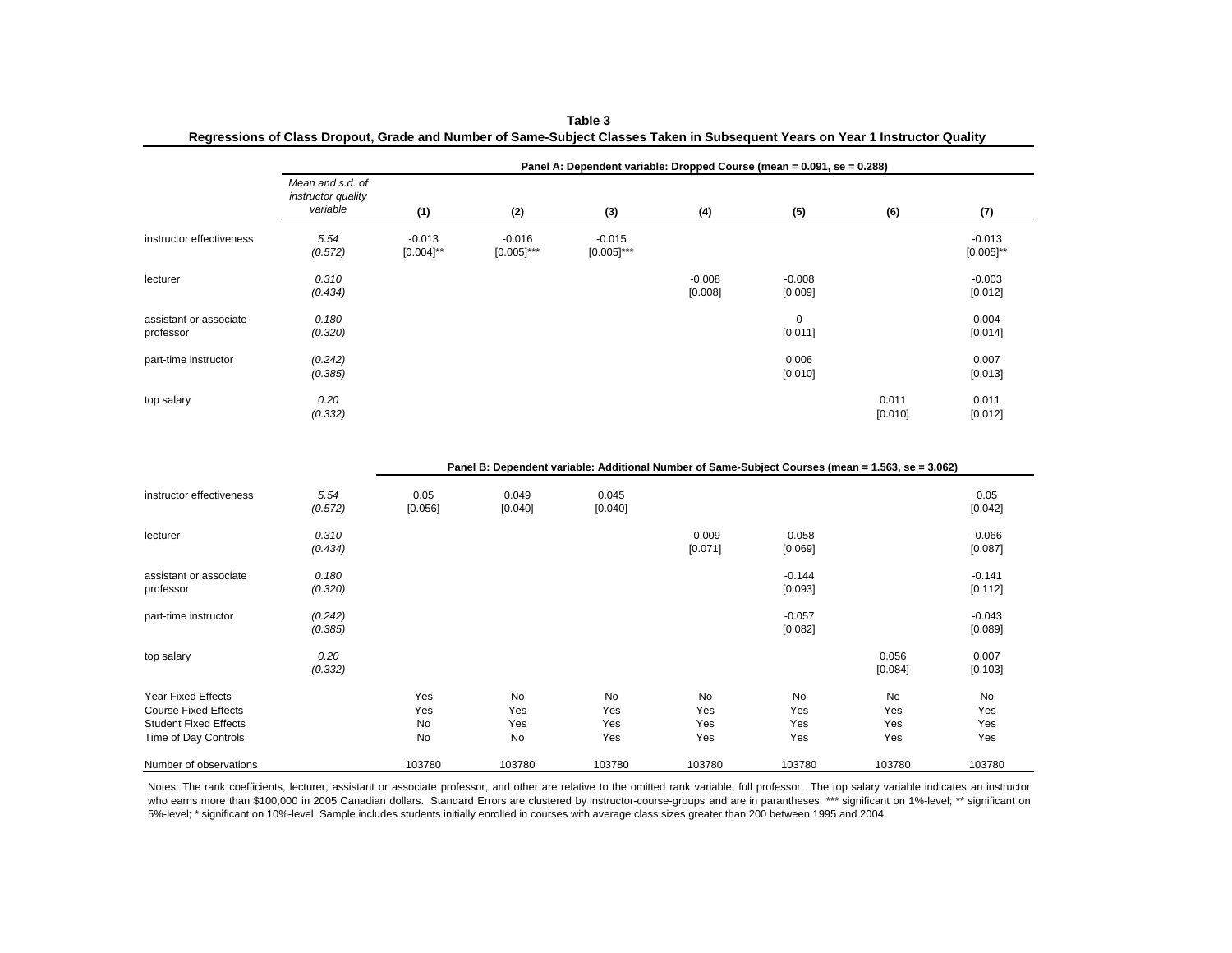|                                  |                                         | (1)                | (2)               | (3)                                                         | (4)           |  |
|----------------------------------|-----------------------------------------|--------------------|-------------------|-------------------------------------------------------------|---------------|--|
|                                  |                                         | <b>All Courses</b> |                   | <b>Courses with Standardized Tests</b><br>69.38<br>(14.624) |               |  |
|                                  | Mean and S.d. of<br>dependent variables |                    | 69.18<br>(13.974) |                                                             |               |  |
| instructor effectiveness         | 5.54                                    | 1.078              | 0.741             | 0.988                                                       | 0.88          |  |
|                                  | (0.572)                                 | $[0.182]$ ***      | $[0.114]$ ***     | $[0.242]$ ***                                               | $[0.137]$ *** |  |
| lecturer                         | 0.310                                   | $-1.171$           | $-0.022$          | $-1.415$                                                    | $-0.128$      |  |
|                                  | (0.434)                                 | $[0.420]$ ***      | [0.304]           | $[0.826]$ *                                                 | [0.383]       |  |
| assistant or associate           | 0.180                                   | $-1.1$             | $-0.208$          | $-3.427$                                                    | $-0.774$      |  |
| professor                        | (0.320)                                 | $[0.538]^{**}$     | [0.377]           | $[1.055]$ ***                                               | [0.528]       |  |
| part-time instructor             | (0.242)                                 | $-0.415$           | 0.273             | $-1.158$                                                    | 0.204         |  |
|                                  | (0.385)                                 | [0.389]            | [0.265]           | [0.776]                                                     | [0.411]       |  |
| top salary                       | 0.20                                    | $-0.097$           | 0.034             | $-0.082$                                                    | 0.493         |  |
|                                  | (0.332)                                 | [0.384]            | [0.255]           | [0.831]                                                     | $[0.294]$ *   |  |
| <b>Student Fixed Effects</b>     |                                         | Yes                | Yes               | Yes                                                         | Yes           |  |
| <b>Course Fixed Effects</b>      |                                         | Yes                | No                | Yes                                                         | No            |  |
| <b>Course-Year Fixed Effects</b> |                                         | No                 | Yes               | No                                                          | Yes           |  |
| Number of observations           |                                         | 94301              |                   |                                                             | 36204         |  |

**Table 4Regressions of Course Grade on Teacher Quality**

Notes: The table shows results from regressing course grades on the teacher quality variable and <sup>a</sup> set of teacher rank measures. All regressions include individual fixed effects and time of day and week controls. The rank coefficients, lecturer, assistant or associate professor, and other are relative to the omitted rank variable, full professor. The top salary variable indicates an instructor who earns more than \$100,000 in 2005 Canadian dollars. Standard Errors are clustered by instructor-course-groups and are in parantheses. \*\*\* significant on 1%-level; \*\* significant on 5%-level; \* significant on 10%-level. Sample includes students initially enrolled in courses with average class sizes greater than 200 between 1995 and 2004. "Standardized Examination" indicates <sup>a</sup> subsample including courses with standardized tests across sections in the same academic year.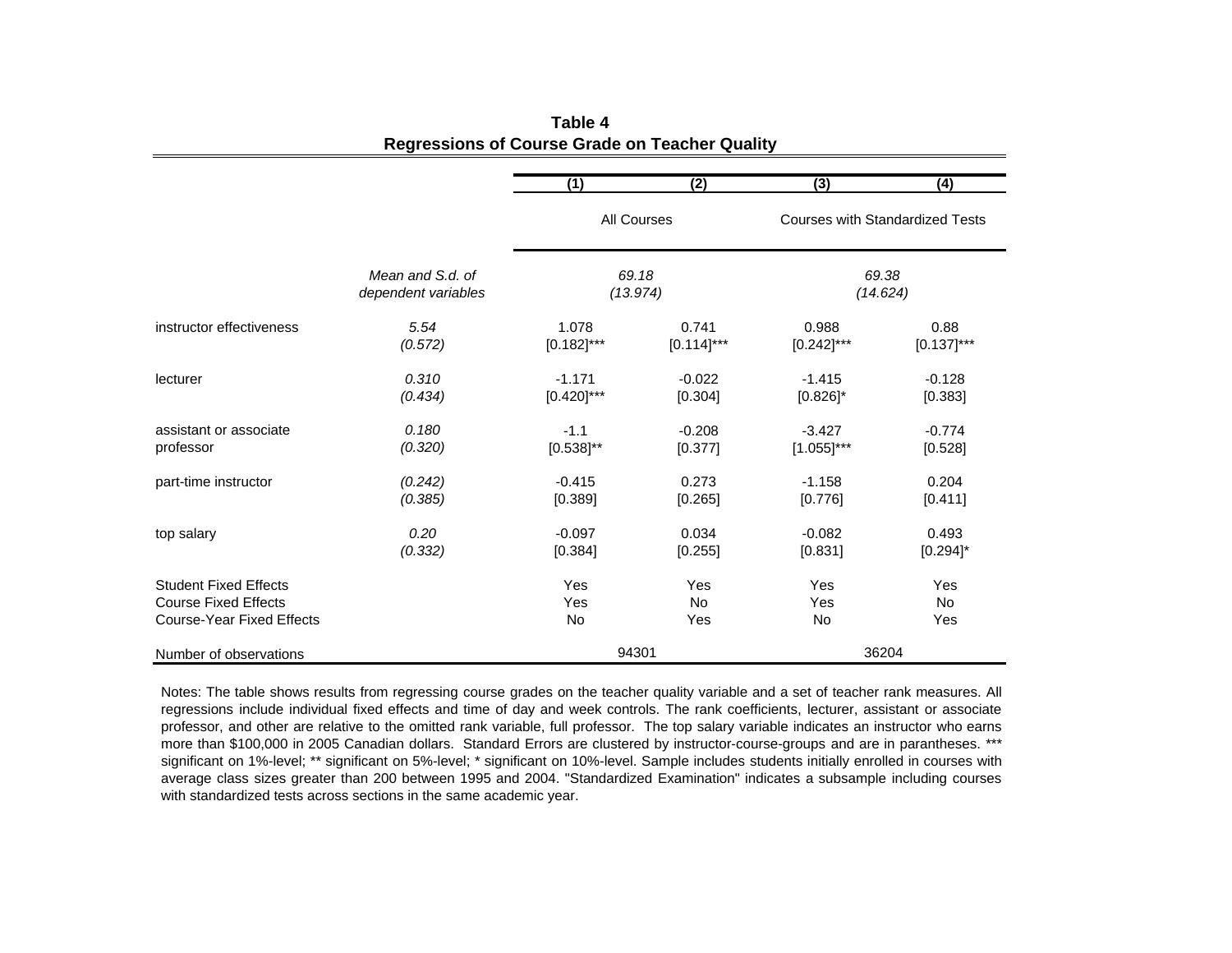|                               |                                                    | (1)                   | (2)                   | (3)                                                 | (4)                                                    |
|-------------------------------|----------------------------------------------------|-----------------------|-----------------------|-----------------------------------------------------|--------------------------------------------------------|
|                               | Mean and s.d. of<br>instructor quality<br>variable | <b>Dropped Course</b> | Grade, All<br>Courses | Grade, Courses<br>with Standardized<br><b>Tests</b> | <b>Additional Number</b><br>of Same-Subject<br>Courses |
| Mean and S.d. of dependent    |                                                    | 0.091                 | 69.18                 | 69.38                                               | 1.563                                                  |
| variables                     |                                                    | (0.288)               | (13.974)              | (14.624)                                            | (3.062)                                                |
| Average insturctor's          | 5.54                                               | $-0.015$              | 0.939                 | 0.775                                               | 0.045                                                  |
| perceived effectiveness       | (0.572)                                            | $[0.005]$ ***         | $[0.209]$ ***         | $[0.112]$ ***                                       | [0.040]                                                |
| Fraction that give instructor | 0.256                                              | $-0.042$              | 3.242                 | 2.364                                               | 0.112                                                  |
| highest rating                | (0.171)                                            | $[0.017]^{**}$        | $[0.558]$ ***         | $[0.258]$ ***                                       | [0.128]                                                |
| Fraction that give instructor | 0.057                                              | 0.141                 | $-6.465$              | $-6.178$                                            | $-0.339$                                               |
| lowest rating                 | (0.061)                                            | $[0.046]$ ***         | $[2.354]$ ***         | $[1.350]$ ***                                       | [0.331]                                                |
| Provides helpful comments     | 4.909                                              | $-0.025$              | 1.645                 | 1.238                                               | 0.058                                                  |
| and feedback                  | (0.463)                                            | $[0.009]$ ***         | $[0.352]$ ***         | $[0.153]$ ***                                       | [0.060]                                                |
| Available to meet             | 5.231                                              | $-0.013$              | 1.06                  | 0.998                                               | 0.002                                                  |
|                               | (0.488)                                            | $[0.006]^{**}$        | $[0.352]$ ***         | $[0.188]$ ***                                       | [0.055]                                                |
| Answers questions clearly     | 5.316                                              | $-0.018$              | 0.974                 | 0.883                                               | 0.065                                                  |
| and effectively               | (0.495)                                            | $[0.006]$ ***         | $[0.293]$ ***         | $[0.185]$ ***                                       | [0.045]                                                |
| Communicates enthusiasm       | 5.525                                              | $-0.014$              | 0.657                 | 0.694                                               | 0.054                                                  |
| and interest                  | (0.639)                                            | $[0.005]$ ***         | $[0.205]$ ***         | $[0.106]$ ***                                       | [0.036]                                                |
| Explains concepts clearly     | 5.393                                              | $-0.015$              | 0.911                 | 0.825                                               | 0.054                                                  |
|                               | (0.563)                                            | $[0.005]$ ***         | $[0.194]$ ***         | $[0.098]$ ***                                       | [0.041]                                                |
| Presents material in          | 5.404                                              | $-0.013$              | 0.848                 | 0.723                                               | 0.027                                                  |
| organized manner              | (0.557)                                            | $[0.005]^{**}$        | $[0.183]$ ***         | $[0.123]$ ***                                       | [0.042]                                                |
| Provides fair evaluation of   | 4.980                                              | $-0.024$              | 2.21                  | 1.383                                               | 0.095                                                  |
| student learning              | (0.421)                                            | $[0.009]$ ***         | $[0.357]$ ***         | $[0.164]$ ***                                       | [0.068]                                                |
| Would take course again       | 65.637                                             | $-0.001$              | 0.08                  | 0.055                                               | 0.006                                                  |
| given experience              | (15.175)                                           | $[0.000]$ ***         | $[0.015]$ ***         | $[0.008]^{***}$                                     | $[0.003]^{**}$                                         |
| Fraction of Students who      | 0.410                                              | $-0.023$              | $-0.029$              | 2.287                                               | $-0.067$                                               |
| filled out the evaluation     | (0.444)                                            | [0.018]               | [1.134]               | $[0.330]$ ***                                       | [0.117]                                                |
| Number of observations        |                                                    | 103780                | 94301                 | 36204                                               | 103780                                                 |

**Table 5 Regressions of Student-Class Outcomes on Subjective Quality**

Notes: Each value is from a separate regression from regressing the student outcome variable on the subjective instructor quality measure plus course and student fixed effects, time of day and week controls . In column (6), course-year fixed effects are used instead of course and year fixed effects separately. With the exception of the variables, 'fraction that give instructors highest or lowest rating' and 'would take course again given experience', all quality measures are on a 7 point scale, with 1 meaning strongly disagree and 7 meaning strongly agree. Standard Errors are clustered by instructor-course-groups and are in parantheses. \*\*\* significant on 1%-level; \*\* significant on 5%-level; \* significant on 10%-level. Sample includes students initially enrolled in courses with average class sizes greater than 200 between 1995 and 2004. "Standardized Examination" indicates a subsample including courses with standardized tests across sections in the same academic year.